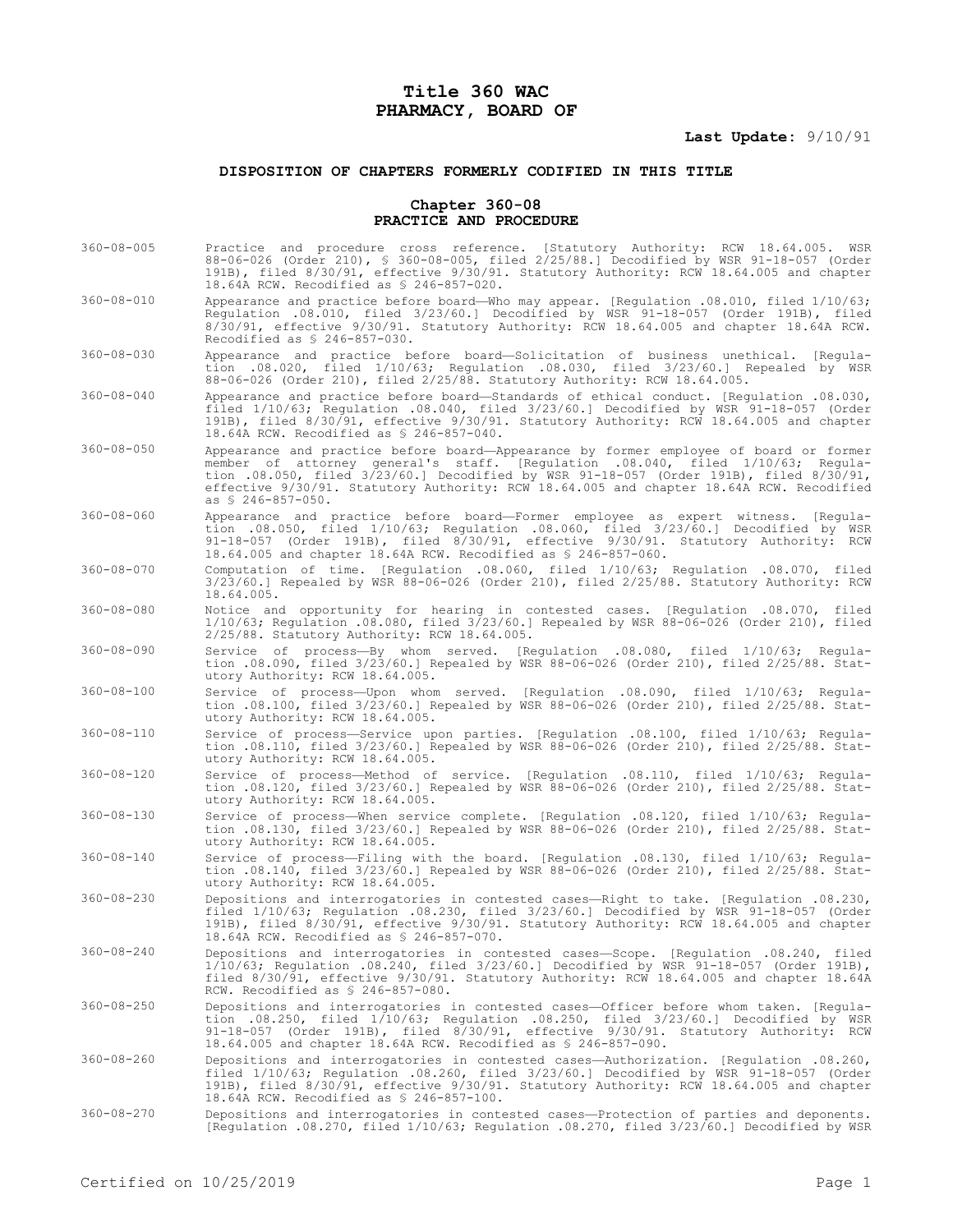|                  | 91-18-057 (Order 191B), filed 8/30/91, effective 9/30/91. Statutory Authority: RCW<br>18.64.005 and chapter 18.64A RCW. Recodified as \$ 246-857-110.                                                                                                                                                                                              |
|------------------|----------------------------------------------------------------------------------------------------------------------------------------------------------------------------------------------------------------------------------------------------------------------------------------------------------------------------------------------------|
| $360 - 08 - 280$ | Depositions and interrogatories in contested cases-Oral examination and cross-examina-<br>tion. [Regulation .08.280, filed 1/10/63; Regulation .08.280, filed 3/23/60.] Decodified<br>by WSR 91-18-057 (Order 191B), filed 8/30/91, effective 9/30/91. Statutory Authority: RCW<br>18.64.005 and chapter 18.64A RCW. Recodified as \$ 246-857-120. |
| $360 - 08 - 290$ | Depositions and interrogatories in contested cases-Recordation. [Requlation .08.290,<br>filed 1/10/63; Regulation .08.290, filed 3/23/60.] Decodified by WSR 91-18-057 (Order<br>191B), filed 8/30/91, effective 9/30/91. Statutory Authority: RCW 18.64.005 and chapter<br>18.64A RCW. Recodified as \$ 246-857-130.                              |
| $360 - 08 - 300$ | Depositions and interrogatories in contested cases-Signing attestation and return. [Reg-<br>ulation .08.300, filed $1/10/63$ ; Regulation .08.300, filed $3/23/60$ .] Decodified by WSR<br>91-18-057 (Order 191B), filed 8/30/91, effective 9/30/91. Statutory Authority: RCW<br>18.64.005 and chapter 18.64A RCW. Recodified as \$ 246-857-140.   |
| $360 - 08 - 310$ | Depositions and interrogatories in contested cases-Use and effect. [Requlation .08.310,<br>filed 1/10/63; Regulation .08.310, filed 3/23/60.] Decodified by WSR 91-18-057 (Order<br>191B), filed 8/30/91, effective 9/30/91. Statutory Authority: RCW 18.64.005 and chapter<br>18.64A RCW. Recodified as \$ 246-857-150.                           |
| $360 - 08 - 320$ | Depositions and interrogatories in contested cases-Fees of officers and deponents. [Req-<br>ulation .08.320, filed 1/10/63; Regulation .08.320, filed 3/23/60.] Decodified by WSR<br>91-18-057 (Order 191B), filed 8/30/91, effective 9/30/91. Statutory Authority: RCW<br>18.64.005 and chapter 18.64A RCW. Recodified as \$ 246-857-160.         |
| $360 - 08 - 330$ | Depositions upon interrogatories—Submission of interrogatories. [Requlation .08.330,<br>filed 1/10/63; Requlation .08.330, filed 3/23/60.] Decodified by WSR 91-18-057 (Order<br>191B), filed 8/30/91, effective 9/30/91. Statutory Authority: RCW 18.64.005 and chapter<br>18.64A RCW. Recodified as \$ 246-857-170.                              |
| $360 - 08 - 340$ | Depositions upon interrogatories-Interrogation. [Regulation .08.340, filed 1/10/63; Reg-<br>ulation .08.340, filed 3/23/60.] Decodified by WSR 91-18-057 (Order 191B), filed 8/30/91,<br>effective 9/30/91. Statutory Authority: RCW 18.64.005 and chapter 18.64A RCW. Recodified<br>as $$246-857-180$ .                                           |
| $360 - 08 - 350$ | Depositions upon interrogatories—Attestation and return. [Requlation .08.350, filed<br>1/10/63; Regulation .08.350, filed 3/23/60.] Decodified by WSR 91-18-057 (Order 191B),<br>filed 8/30/91, effective 9/30/91. Statutory Authority: RCW 18.64.005 and chapter 18.64A<br>RCW. Recodified as \$ 246-857-190.                                     |
| $360 - 08 - 360$ | Depositions upon interrogatories-Provisions of deposition rule. [Regulation .08.360,<br>filed $1/10/63$ ; Requlation .08.360, filed $3/23/60$ .] Decodified by WSR 91-18-057 (Order<br>191B), filed 8/30/91, effective 9/30/91. Statutory Authority: RCW 18.64.005 and chapter<br>18.64A RCW. Recodified as \$ 246-857-200.                        |
| $360 - 08 - 370$ | Official notice—Matters of law. [Regulation .08.370, filed 1/10/63; Regulation .08.370,<br>filed $3/23/60$ .] Decodified by WSR 91-18-057 (Order 191B), filed $8/30/91$ , effective<br>$9/30/91$ . Statutory Authority: RCW 18.64.005 and chapter 18.64A RCW. Recodified as §<br>$246 - 857 - 210$ .                                               |
| $360 - 08 - 380$ | Official notice—Material facts. [Requlation .08.380, filed 1/10/63; Requlation .08.380,<br>filed 3/23/60.] Decodified by WSR 91-18-057 (Order 191B), filed 8/30/91, effective<br>$9/30/91$ . Statutory Authority: RCW 18.64.005 and chapter 18.64A RCW. Recodified as §<br>$246 - 857 - 220$ .                                                     |
| $360 - 08 - 390$ | Presumptions. [Regulation .08.390, filed 1/10/63; Regulation .08.390, filed 3/23/60.] De-<br>codified by WSR 91-18-057 (Order 191B), filed 8/30/91, effective 9/30/91. Statutory Au-<br>thority: RCW 18.64.005 and chapter 18.64A RCW. Recodified as $$246-857-230$ .                                                                              |
| $360 - 08 - 400$ | Stipulations and admissions of record. [Requlation .08.400, filed 1/10/63; Requla-<br>tion .08.400, filed $3/23/60$ . Decodified by WSR 91-18-057 (Order 191B), filed 8/30/91,<br>effective 9/30/91. Statutory Authority: RCW 18.64.005 and chapter 18.64A RCW. Recodified<br>as \$ 246-857-240.                                                   |
| $360 - 08 - 410$ | Form and content of decisions in contested cases. [Requlation .08.410, filed 1/10/63;<br>Regulation .08.410, filed 3/23/60.] Repealed by WSR 88-06-026 (Order 210), filed 2/25/88.<br>Statutory Authority: RCW 18.64.005.                                                                                                                          |
| $360 - 08 - 420$ | Definition of issues before hearing. [Requlation .08.420, filed 1/10/63; Requla-<br>tion .08.420, filed $3/23/60.$ ] Decodified by WSR 91-18-057 (Order 191B), filed 8/30/91,<br>effective 9/30/91. Statutory Authority: RCW 18.64.005 and chapter 18.64A RCW. Recodified<br>as $$246-857-250$ .                                                   |
| $360 - 08 - 430$ | Prehearing conference rule—Authorized. [Regulation .08.430, filed 1/10/63; Regula-<br>tion .08.430, filed 3/23/60.] Repealed by WSR 88-06-026 (Order 210), filed 2/25/88. Stat-<br>utory Authority: RCW 18.64.005.                                                                                                                                 |
| $360 - 08 - 440$ | Prehearing conference rule-Record of conference action. [Requlation .08.440, filed<br>$1/10/63$ ; Regulation .08.440, filed $3/23/60$ .] Repealed by WSR 88-06-026 (Order 210), filed<br>2/25/88. Statutory Authority: RCW 18.64.005.                                                                                                              |
| $360 - 08 - 450$ | Submission of documentary evidence in advance. [Regulation .08.450, filed 1/10/63; Regu-<br>lation .08.450, filed 3/23/60.] Repealed by WSR 88-06-026 (Order 210), filed 2/25/88.<br>Statutory Authority: RCW 18.64.005.                                                                                                                           |
| $360 - 08 - 460$ | Excerpts from documentary evidence. [Regulation .08.460, filed 1/10/63; Regula-<br>tion .08.460, filed 3/23/60.] Repealed by WSR 88-06-026 (Order 210), filed 2/25/88. Stat-<br>utory Authority: RCW 18.64.005.                                                                                                                                    |
| $360 - 08 - 470$ | Expert or opinion testimony and testimony based on economic and statistical data-Number<br>and qualifications of witnesses. [Regulation .08.470, filed 1/10/63; Regulation .08.470,<br>filed 3/23/60.] Repealed by WSR 88-06-026 (Order 210), filed 2/25/88. Statutory Authori-<br>ty: RCW 18.64.005.                                              |
| $360 - 08 - 480$ | Expert or opinion testimony and testimony based on economic and statistical data—Written<br>sworn statements. [Regulation .08.480, filed 1/10/63; Regulation .08.480, filed 3/23/60.]<br>Repealed by WSR 88-06-026 (Order 210), filed 2/25/88. Statutory Authority: RCW 18.64.005.                                                                 |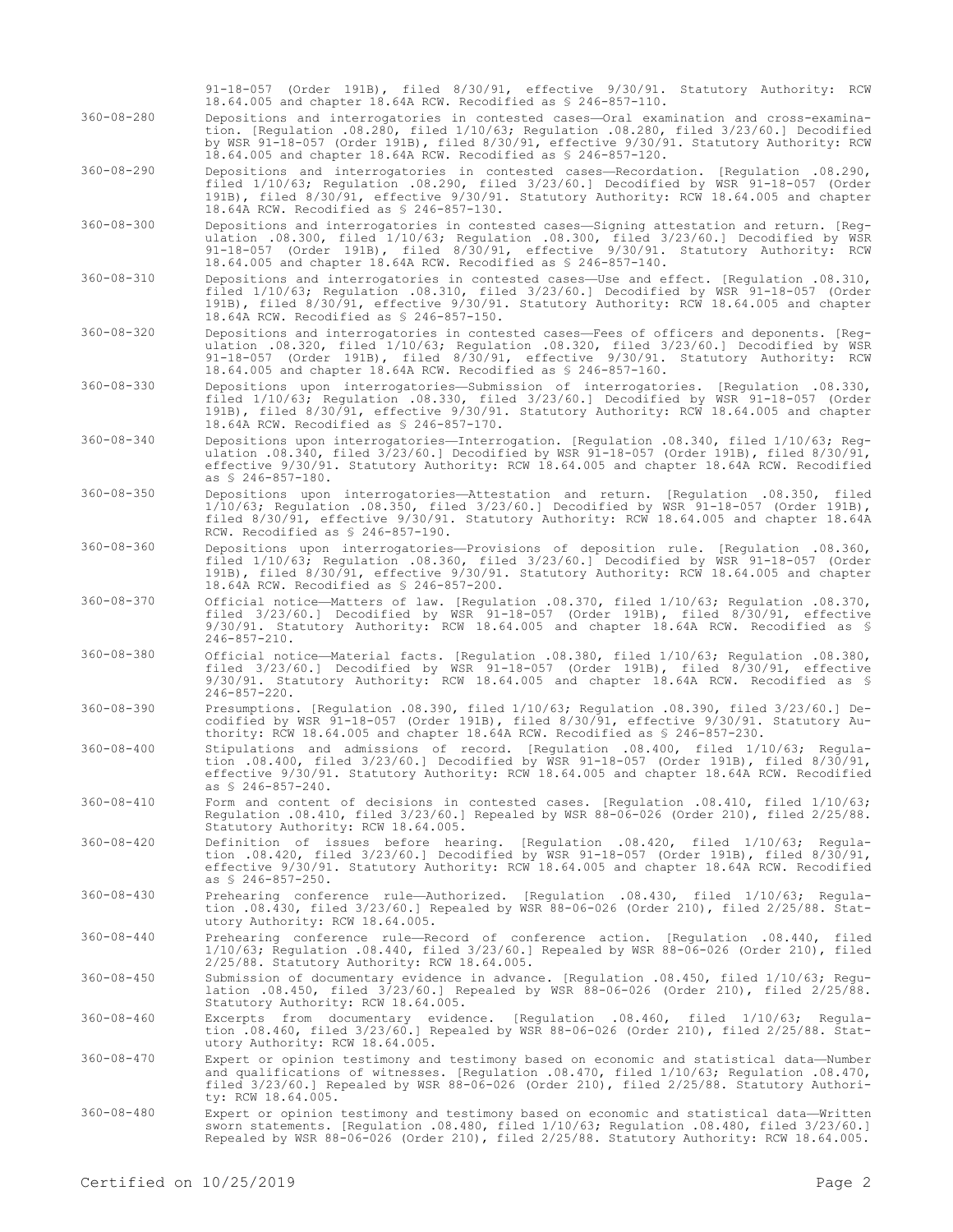- 360-08-490 Expert or opinion testimony and testimony based on economic and statistical data—Supporting data. [Regulation .08.490, filed 1/10/63; Regulation .08.490, filed 3/23/60.] Repealed by WSR 88-06-026 (Order 210), filed 2/25/88. Statutory Authority: RCW 18.64.005.
- 360-08-500 Expert or opinion testimony and testimony based on economic and statistical data—Effect of noncompliance with WAC 360-08-470 or 360-08-480. [Regulation .08.500, filed 1/10/63; Regulation .08.500, filed 3/23/60.] Repealed by WSR 88-06-026 (Order 210), filed 2/25/88. Statutory Authority: RCW 18.64.005.

360-08-510 Continuances. [Regulation .08.510, filed 1/10/63; Regulation .08.510, filed 3/23/60.] Repealed by WSR 88-06-026 (Order 210), filed 2/25/88. Statutory Authority: RCW 18.64.005.

- 360-08-520 Rules of evidence—Admissibility criteria. [Regulation .08.520, filed 1/10/63; Regulation .08.520, filed 3/23/60.] Decodified by WSR 91-18-057 (Order 191B), filed 8/30/91, effective 9/30/91. Statutory Authority: RCW 18.64.005 and chapter 18.64A RCW. Recodified as § 246-857-260.
- 360-08-530 Rules of evidence—Tentative admission—Exclusion—Discontinuance—Objections. [Regulation .08.530, filed 1/10/63; Regulation .08.530, filed 3/23/60.] Decodified by WSR 91-18-057 (Order 191B), filed 8/30/91, effective 9/30/91. Statutory Authority: RCW 18.64.005 and chapter 18.64A RCW. Recodified as § 246-857-270.
- 360-08-540 Petitions for rule making, amendment or repeal—Who may petition. [Regulation .08.540, filed 1/10/63; Regulation .08.540, filed 3/23/60.] Decodified by WSR 91-18-057 (Order 191B), filed 8/30/91, effective 9/30/91. Statutory Authority: RCW 18.64.005 and chapter 18.64A RCW. Recodified as § 246-857-280.
- 360-08-550 Petitions for rule making, amendment or repeal—Requisites. [Regulation .08.550, filed 1/10/63; Regulation .08.550, filed 3/23/60.] Decodified by WSR 91-18-057 (Order 191B), filed 8/30/91, effective 9/30/91. Statutory Authority: RCW 18.64.005 and chapter 18.64A RCW. Recodified as § 246-857-290.
- 360-08-560 Petitions for rule making, amendment or repeal—Agency must consider. [Regulation .08.560, filed 1/10/63; Regulation .08.560, filed 3/23/60.] Decodified by WSR 91-18-057 (Order 191B), filed 8/30/91, effective 9/30/91. Statutory Authority: RCW 18.64.005 and chapter 18.64A RCW. Recodified as § 246-857-300.
- 360-08-570 Petitions for rule making, amendment or repeal—Notice of disposition. [Regulation .08.570, filed 1/10/63; Regulation .08.570, filed 3/23/60.] Decodified by WSR 91-18-057 (Order 191B), filed 8/30/91, effective 9/30/91. Statutory Authority: RCW 18.64.005 and chapter 18.64A RCW. Recodified as § 246-857-310.
- 360-08-580 Declaratory rulings. [Regulation .08.580, filed 1/10/63; Regulation .08.580, filed 3/23/60.] Decodified by WSR 91-18-057 (Order 191B), filed 8/30/91, effective 9/30/91. Statutory Authority: RCW 18.64.005 and chapter 18.64A RCW. Recodified as § 246-857-320.
- 360-08-590 Forms. [Regulation .08.590, filed 1/10/63; Regulation .08.590, filed 3/23/60.] Decodified by WSR 91-18-057 (Order 191B), filed 8/30/91, effective 9/30/91. Statutory Authority: RCW 18.64.005 and chapter 18.64A RCW. Recodified as § 246-857-330.

#### **Chapter 360-10 INTERNSHIP REQUIREMENTS**

- 360-10-010 General requirements. [Statutory Authority: RCW 18.64.005(11). WSR 88-06-060 (Order 211), § 360-10-010, filed 3/2/88; Order 139, § 360-10-010, filed 12/9/77; Order 106, § 360-10-010, filed 6/3/71; Regulation 48, § I, filed 6/17/66.] Decodified by WSR 91-18-057 (Order 191B), filed 8/30/91, effective 9/30/91. Statutory Authority: RCW 18.64.005 and chapter 18.64A RCW. Recodified as § 246-858-020.
- 360-10-020 Registration of interns. [Statutory Authority: RCW 18.64.005(11). WSR 88-01-025 (Order 208), § 360-10-020, filed 12/9/87. Statutory Authority: RCW 18.64.005 and 18.64A.020. WSR 83-18-021 (Order 175), § 360-10-020, filed 8/30/83; Order 106, § 360-10-020, filed  $6/3/71$ ; Regulation 48, § II, filed  $6/17/66$ .] Decodified by WSR 91-18-057 (Order 191B), filed 8/30/91, effective 9/30/91. Statutory Authority: RCW 18.64.005 and chapter 18.64A RCW. Recodified as § 246-858-030.
- 360-10-030 Rules for the pharmacy intern. [Statutory Authority: RCW 18.64.005. WSR 91-11-041 (Order 170B), § 360-10-030, filed 5/10/91, effective 6/10/91. Statutory Authority: RCW 18.64.005(11). WSR 88-01-025 (Order 208), § 360-10-030, filed 12/9/87; Regulation 48, § III, filed 6/17/66.] Decodified by WSR 91-18-057 (Order 191B), filed 8/30/91, effective 9/30/91. Statutory Authority: RCW 18.64.005 and chapter 18.64A RCW. Recodified as § 246-858-040.
- 360-10-040 Intern training reports. [Statutory Authority: RCW 18.64.005(11). WSR 88-01-025 (Order 208), § 360-10-040, filed 12/9/87; Order 106, § 360-10-040, filed 6/3/71; Order 102, § 360-10-040, filed 12/5/69; Regulation 48, § IV, filed 6/17/66.] Decodified by WSR 91-18-057 (Order 191B), filed 8/30/91, effective 9/30/91. Statutory Authority: RCW 18.64.005 and chapter 18.64A RCW. Recodified as § 246-858-050.
- 360-10-050 Requirements for preceptor certification. [Statutory Authority: RCW 18.64.005. WSR 91-11-041 (Order 170B), § 360-10-050, filed 5/10/91, effective 6/10/91; WSR 90-11-079 (Order 055), § 360-10-050, filed 5/16/90, effective 6/16/90. Statutory Authority: RCW 18.64.005(11). WSR 88-06-060 (Order 211), § 360-10-050, filed 3/2/88; Order 106, § 360-10-050, filed 6/3/71; Regulation 48, § V, filed 6/17/66.] Decodified by WSR 91-18-057 (Order 191B), filed 8/30/91, effective 9/30/91. Statutory Authority: RCW 18.64.005 and chapter 18.64A RCW. Recodified as § 246-858-060.
- 360-10-060 Rules for preceptors. [Statutory Authority: RCW 18.64.005. WSR 91-11-041 (Order 170B), § 360-10-060, filed 5/10/91, effective 6/10/91. Statutory Authority: RCW 18.64.005(11). WSR 88-06-060 (Order 211), § 360-10-060, filed 3/2/88; Order 102, § 360-10-060, filed 12/5/69; Regulation 48, § VI, filed 6/17/66.] Decodified by WSR 91-18-057 (Order 191B), filed 8/30/91, effective 9/30/91. Statutory Authority: RCW 18.64.005 and chapter 18.64A RCW. Recodified as § 246-858-070.
- 360-10-070 Repeal of prior regulations. [Regulation 48, § VII, filed 6/17/66.] Repealed by WSR 88-01-025 (Order 208), filed 12/9/87. Statutory Authority: RCW 18.64.005(11).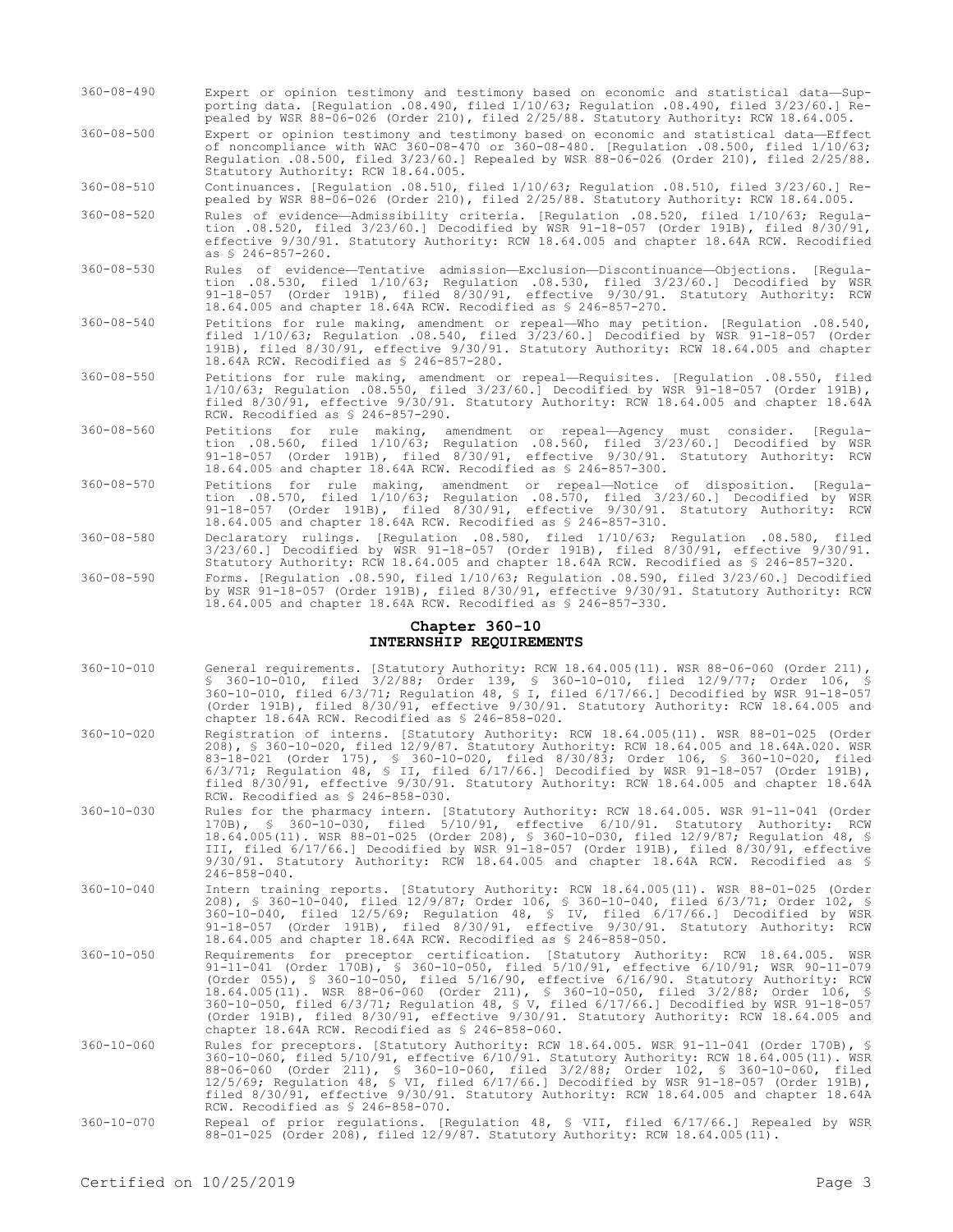360-10-080 Special internship approval. [Statutory Authority: RCW 18.64.005(11). WSR 88-01-025 (Order 208), § 360-10-080, filed 12/9/87; Order 114, § 360-10-080, filed 6/28/73.] Decodified by WSR 91-18-057 (Order 191B), filed 8/30/91, effective 9/30/91. Statutory Authority: RCW 18.64.005 and chapter 18.64A RCW. Recodified as § 246-858-080.

## **Chapter 360-11 PROFESSIONAL PHARMACEUTICAL EDUCATION**

- 360-11-010 Continuing education. [Statutory Authority: RCW 18.64.005(12). WSR 80-08-036 (Order 156, Resolution No. 6/80), § 360-11-010, filed 6/26/80. Statutory Authority; RCW 69.50.201. WSR 79-04-048 (Order 147, Resolution No. 3-79), § 360-11-010, filed 3/27/79; Order 116, § 360-11-010, filed 11/9/73.] Decodified by WSR 91-18-057 (Order 191B), filed 8/30/91, effective 9/30/91. Statutory Authority: RCW 18.64.005 and chapter 18.64A RCW. Recodified as § 246-861-020.
- 360-11-020 Continuing education programs. [Order 116, § 360-11-020, filed 11/9/73.] Decodified by WSR 91-18-057 (Order 191B), filed 8/30/91, effective 9/30/91. Statutory Authority: RCW 18.64.005 and chapter 18.64A RCW. Recodified as § 246-861-030.
- 360-11-023 Applications for approval as a provider of continuing education—Post-approval of continuing education credits. [Statutory Authority: RCW 18.64.005(12). WSR 80-08-036 (Order 156, Resolution No. 6/80), § 360-11-023, filed 6/26/80.] Decodified by WSR 91-18-057 (Order 191B), filed 8/30/91, effective 9/30/91. Statutory Authority: RCW 18.64.005 and chapter 18.64A RCW. Recodified as § 246-861-040.
- 360-11-027 Continuing education program providers' responsibilities. [Statutory Authority: RCW 18.64.005(12). WSR 80-08-036 (Order 156, Resolution No. 6/80), § 360-11-027, filed 6/26/80.] Decodified by WSR 91-18-057 (Order 191B), filed 8/30/91, effective 9/30/91. Statutory Authority: RCW 18.64.005 and chapter 18.64A RCW. Recodified as § 246-861-050.
- 360-11-030 Instructors' credit toward continuing education unit. [Order 116, § 360-11-030, filed 11/9/73.] Decodified by WSR 91-18-057 (Order 191B), filed 8/30/91, effective 9/30/91. Statutory Authority: RCW 18.64.005 and chapter 18.64A RCW. Recodified as § 246-861-060.
- 360-11-033 Credit for continuing education. [Statutory Authority: RCW 18.64.005(12). WSR 80-08-036 (Order 156, Resolution No. 6/80), § 360-11-033, filed 6/26/80.] Decodified by WSR 91-18-057 (Order 191B), filed 8/30/91, effective 9/30/91. Statutory Authority: RCW 18.64.005 and chapter 18.64A RCW. Recodified as § 246-861-070.
- 360-11-037 Credit for individual study programs. [Statutory Authority: RCW 18.64.005(12). WSR 80-08-036 (Order 156, Resolution No. 6/80), § 360-11-037, filed 6/26/80.] Decodified by WSR 91-18-057 (Order 191B), filed 8/30/91, effective 9/30/91. Statutory Authority: RCW 18.64.005 and chapter 18.64A RCW. Recodified as § 246-861-080.
- 360-11-040 Amount of continuing education. [Statutory Authority: RCW 18.64.005(12). WSR 80-08-036 (Order 156, Resolution No. 6/80), § 360-11-040, filed 6/26/80; Order 116, § 360-11-040, filed 11/9/73.] Decodified by WSR 91-18-057 (Order 191B), filed 8/30/91, effective 9/30/91. Statutory Authority: RCW 18.64.005 and chapter 18.64A RCW. Recodified as § 246-861-090.
- 360-11-045 Pharmacist audits—Disallowed credit. [Statutory Authority: RCW 18.64.005(12). WSR 80-08-036 (Order 156, Resolution No. 6/80), § 360-11-045, filed 6/26/80.] Decodified by WSR 91-18-057 (Order 191B), filed 8/30/91, effective 9/30/91. Statutory Authority: RCW 18.64.005 and chapter 18.64A RCW. Recodified as § 246-861-100.
- 360-11-050 Application of excess continuing education units. [Order 116, § 360-11-050, filed 11/9/73.] Repealed by WSR 80-08-036 (Order 156, Resolution No. 6/80), filed 6/26/80. Statutory Authority: RCW 18.64.005(12).
- 360-11-060 Advisory committee on continuing education. [Statutory Authority: RCW 18.64.005(12). WSR 80-08-036 (Order 156, Resolution No. 6/80), § 360-11-060, filed 6/26/80; Order 116, § 360-11-060, filed 11/9/73.] Decodified by WSR 91-18-057 (Order 191B), filed 8/30/91, effective 9/30/91. Statutory Authority: RCW 18.64.005 and chapter 18.64A RCW. Recodified as  $$246-861-110.$
- 360-11-070 Waiver of the continuing education requirement. [Order 116, § 360-11-070, filed 11/9/73.] Decodified by WSR 91-18-057 (Order 191B), filed 8/30/91, effective 9/30/91. Statutory Authority: RCW 18.64.005 and chapter 18.64A RCW. Recodified as § 246-861-120.

### **Chapter 360-12 PHARMACISTS**

- 360-12-010 Applicants—Citizenship. [Order 121, § 360-12-010, filed 8/8/74; Regulation 1, filed 3/23/60.] Repealed by WSR 89-17-017 (Order 227), filed 8/7/89, effective 9/7/89. Statutory Authority: RCW 18.64.005.
- 360-12-015 Examinations. [Statutory Authority: RCW 18.64.005. WSR 89-22-045, § 360-12-015, filed 10/30/89, effective 11/30/89; WSR 87-18-066 (Order 207), § 360-12-015, filed 9/2/87. Statutory Authority: RCW 18.64.005(1) and 18.64.080. WSR 84-04-029 (Order 183), § 360-12-015, filed 1/25/84. Statutory Authority: RCW 69.50.201. WSR 79-04-048 (Order 147, Resolution No. 3-79), § 360-12-015, filed 3/27/79.] Decodified by WSR 91-18-057 (Order 191B), filed 8/30/91, effective 9/30/91. Statutory Authority: RCW 18.64.005 and chapter 18.64A RCW. Recodified as § 246-863-020.
- 360-12-020 Applicants—Application forms—Fees. [Order 109, § 360-12-020, filed 5/23/72; Regulation 19 (part), filed 3/23/60.] Repealed by WSR 87-18-066 (Order 207), filed 9/2/87. Statutory Authority: RCW 18.64.005.
- 360-12-030 Applicants—Experience requirements. [Regulation 29, filed 3/23/60.] Repealed with saving clause as to prior experience (WAC 360-10-070). WAC 360-12-070 is repealed by Order 109, filed 5/23/72.
- 360-12-040 Applicants—Reciprocal registration—Experience. [Regulation 20, filed 3/23/60.] Repealed with saving clause as to prior experience (WAC 360-10-070). WAC 360-12-070 is repealed by Order 109, filed 5/23/72.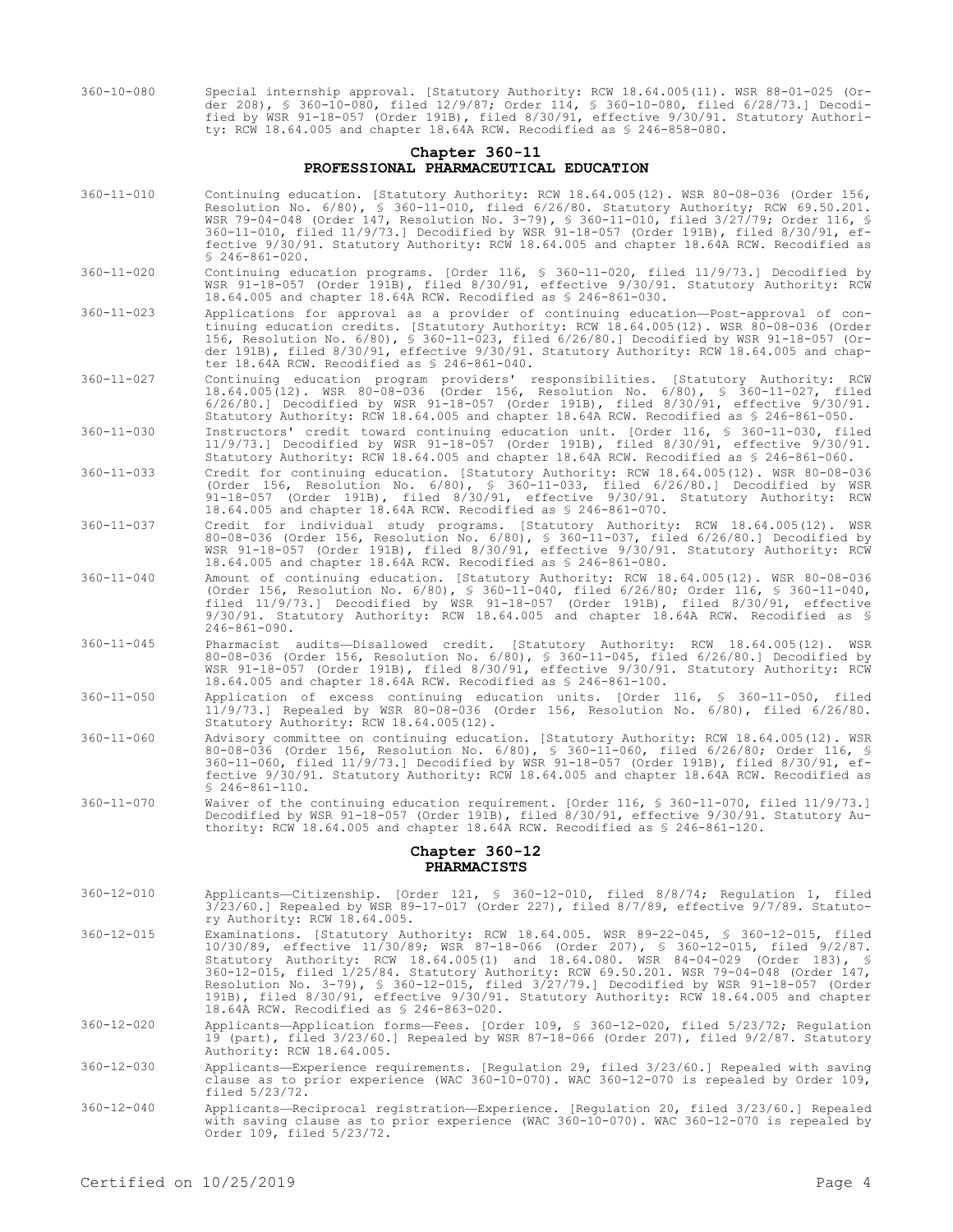360-12-050 Applicants—Reciprocity applicants. [Statutory Authority: RCW 18.64.005. WSR 87-18-066 (Order 207), § 360-12-050, filed 9/2/87. Statutory Authority: RCW 69.50.201. WSR 79-04-048 (Order 147, Resolution No. 3-79), § 360-12-050, filed 3/27/79; Order 121, § 360-12-050, filed 8/8/74; Regulation 4, filed 3/23/60.] Decodified by WSR 91-18-057 (Order 191B), filed 8/30/91, effective 9/30/91. Statutory Authority: RCW 18.64.005 and chapter 18.64A RCW. Recodified as § 246-863-030.

360-12-060 Applicants—From foreign countries. [Regulation 21, filed 3/23/60.] Repealed by Order 122, filed 9/30/74.

- 360-12-065 Foreign-trained applicants. [Statutory Authority: RCW 18.64.005. WSR 84-03-015 (Order 180), § 360-12-065, filed 1/9/84. Statutory Authority: RCW 69.50.201. WSR 79-04-048 (Order 147, Resolution No. 3-79), § 360-12-065, filed 3/27/79; Order 122, § 360-12-065, filed 9/30/74.] Decodified by WSR 91-18-057 (Order 191B), filed 8/30/91, effective 9/30/91. Statutory Authority: RCW 18.64.005 and chapter 18.64A RCW. Recodified as § 246-863-040.
- 360-12-070 Applicants—Pharmacy graduates of U.W. and W.S.U. [Regulation 3, filed 3/23/60.] Repealed by Order 109, filed 5/23/72.
- 360-12-110 Licensed pharmacists change of address. [Statutory Authority: RCW 18.64.005. WSR 89-23-078, § 360-12-110, filed 11/17/89, effective 12/18/89. Statutory Authority: RCW 18.64.005(11). WSR 79-10-007 (Order 151, Resolution No. 9/79), § 360-12-110, filed 9/6/79; Regulation 5, filed 3/23/60.] Decodified by WSR 91-18-057 (Order 191B), filed 8/30/91, effective 9/30/91. Statutory Authority: RCW 18.64.005 and chapter 18.64A RCW. Recodified as § 246-863-050.
- 360-12-120 Licensed pharmacists—Employed as responsible managers—Duty to notify board. [Statutory Authority: RCW 18.64.005(11). WSR 79-10-007 (Order 151, Resolution No. 9/79), § 360-12-120, filed 9/6/79; Regulation 8, filed 3/23/60.] Decodified by WSR 91-18-057 (Order 191B), filed 8/30/91, effective 9/30/91. Statutory Authority: RCW 18.64.005 and chapter 18.64A RCW. Recodified as § 246-863-060.
- 360-12-125 Inactive pharmacist license. [Statutory Authority: RCW 18.64.140. WSR 85-06-010 (Order 193), § 360-12-125, filed 2/22/85.] Decodified by WSR 91-18-057 (Order 191B), filed 8/30/91, effective 9/30/91. Statutory Authority: RCW 18.64.005 and chapter 18.64A RCW. Recodified as § 246-863-070.
- 360-12-128 Retired pharmacist license. [Statutory Authority: RCW 43.70.250. WSR 91-13-002 (Order 173), § 360-12-128, filed 6/6/91, effective 7/7/91. Statutory Authority: RCW 18.64.005(11). WSR 86-24-057 (Order 203), § 360-12-128, filed 12/2/86.] Repealed by WSR 91-19-028 (Order 194), filed 9/10/91, effective 10/11/91. Statutory Authority: RCW 43.70.040. Recodified as § 246-863-080.
- 360-12-130 Pharmacists—Reinstatement or reactivation of license. [Statutory Authority: RCW 18.64.140. WSR 85-06-010 (Order 193), § 360-12-130, filed 2/22/85. Statutory Authority: RCW 69.50.201. WSR 79-04-048 (Order 147, Resolution No. 3-79), § 360-12-130, filed 3/27/79; Regulation 2, filed 3/23/60.] Decodified by WSR 91-18-057 (Order 191B), filed 8/30/91, effective 9/30/91. Statutory Authority: RCW 18.64.005 and chapter 18.64A RCW. Recodified as § 246-863-090.
- 360-12-140 Pharmacist prescriptive authority—Prior board notification of written guideline or protocol required. [Statutory Authority: RCW 18.64.005(11). WSR 81-19-086 (Order 163, Resolution No. 8/81), § 360-12-140, filed 9/17/81. Statutory Authority: RCW 18.64.005(4) and (11). WSR 80-08-035 (Order 155, Resolution No. 6/80), § 360-12-140, filed 6/26/80, effective 9/30/80.] Decodified by WSR 91-18-057 (Order 191B), filed 8/30/91, effective 9/30/91. Statutory Authority: RCW 18.64.005 and chapter 18.64A RCW. Recodified as § 246-863-100.
- 360-12-150 Monitoring of drug therapy by pharmacists. [Statutory Authority: RCW 18.64.005. WSR 87-18-066 (Order 207), § 360-12-150, filed 9/2/87. Statutory Authority: RCW 18.64.005 and 69.41.075. WSR 83-20-053 (Order 176), § 360-12-150, filed 9/29/83. Statutory Authority: RCW 18.64.005 and 69.41.240. WSR 83-10-013 (Order 174), § 360-12-150, filed 4/26/83.] Decodified by WSR 91-18-057 (Order 191B), filed 8/30/91, effective 9/30/91. Statutory Authority: RCW 18.64.005 and chapter 18.64A RCW. Recodified as § 246-863-110.
- 360-12-160 AIDS prevention and information education requirements. [Statutory Authority: RCW 18.64.005. WSR 88-23-058 (Order 221), § 360-12-160, filed 11/15/88.] Decodified by WSR 91-18-057 (Order 191B), filed 8/30/91, effective 9/30/91. Statutory Authority: RCW 18.64.005 and chapter 18.64A RCW. Recodified as § 246-863-120.

## **Chapter 360-13 EXTENDED CARE FACILITY**

- 360-13-010 Promulgation. [Statutory Authority: RCW 18.64.005(11). WSR 81-10-027 (Order 159), § 360-13-010, filed 4/28/81; Order 104, § 360-13-010, filed 12/5/69; Order 50 (part), filed 3/28/67.] Decodified by WSR 91-18-057 (Order 191B), filed 8/30/91, effective 9/30/91. Statutory Authority: RCW 18.64.005 and chapter 18.64A RCW. Recodified as § 246-865-020.
- 360-13-020 Emergency kit. [Statutory Authority: RCW 18.64.005(11). WSR 81-06-077 (Order 158), § 360-13-020, filed 3/4/81; Order 104, § 360-13-020, filed 12/5/69; Order 50, subsection 1-12, filed 3/28/67.] Decodified by WSR 91-18-057 (Order 191B), filed 8/30/91, effective 9/30/91. Statutory Authority: RCW 18.64.005 and chapter 18.64A RCW. Recodified as § 246-865-030.
- 360-13-030 Supplemental dose kits. [Statutory Authority: RCW 18.64.005(11). WSR 81-06-077 (Order 158), § 360-13-030, filed 3/4/81; Order 114, § 360-13-030, filed 6/28/73.] Decodified by WSR 91-18-057 (Order 191B), filed 8/30/91, effective 9/30/91. Statutory Authority: RCW 18.64.005 and chapter 18.64A RCW. Recodified as § 246-865-040.
- 360-13-040 Drug storage. [Order 109, § 360-13-040, filed 5/23/72.] Repealed by Order 121, filed 8/8/74.
- 360-13-045 Definitions. [Statutory Authority: RCW 18.64.005. WSR 87-18-066 (Order 207), § 360-13-045, filed 9/2/87. Statutory Authority: RCW 18.64.005(11). WSR 81-06-077 (Order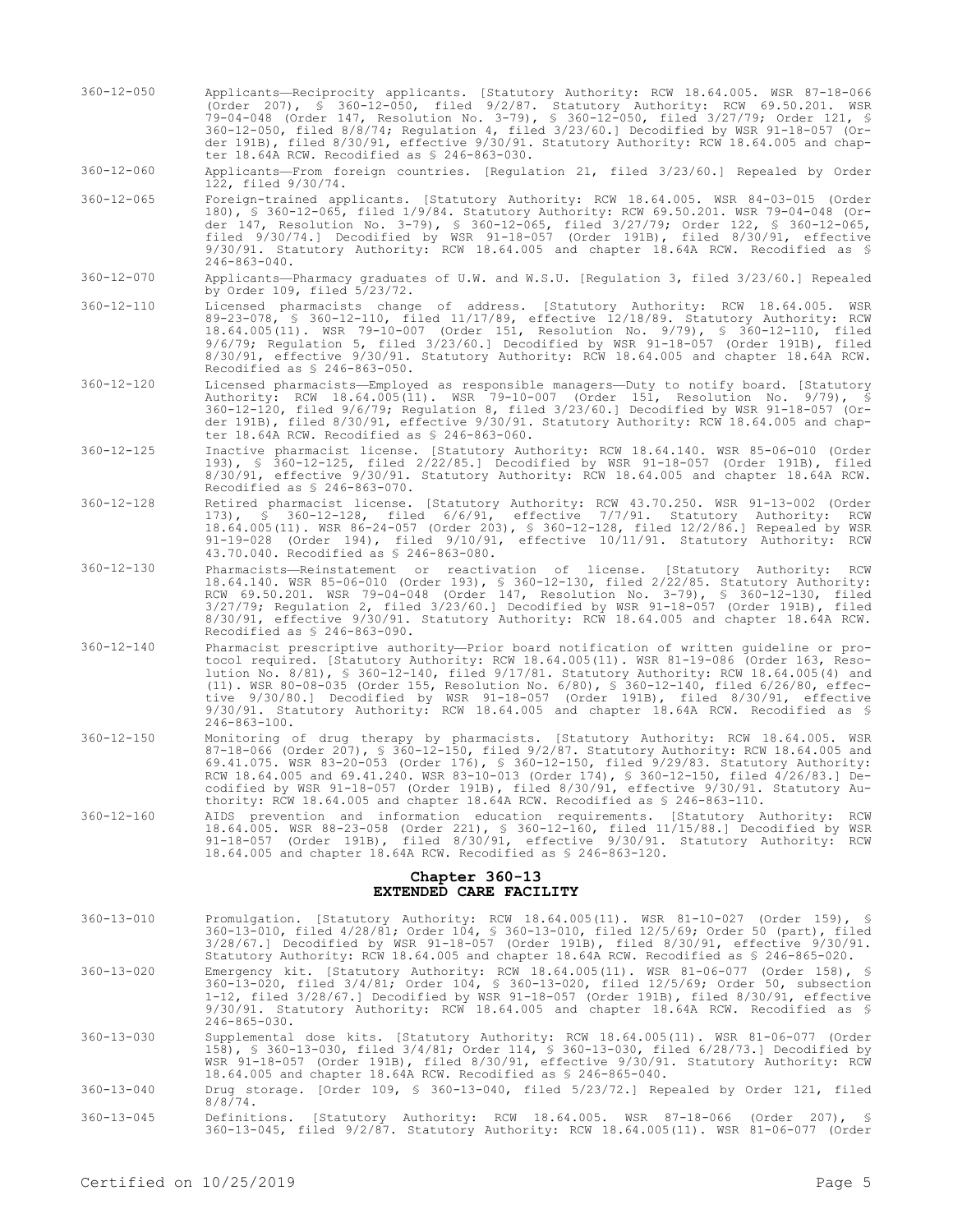158), § 360-13-045, filed 3/4/81; Order 121, § 360-13-045, filed 8/8/74.] Decodified by WSR 91-18-057 (Order 191B), filed 8/30/91, effective 9/30/91. Statutory Authority: RCW 18.64.005 and chapter 18.64A RCW. Recodified as § 246-865-010.

- 360-13-050 Poisons and other nonmedicinal chemical agents. [Order 109, § 360-13-050, filed 5/23/72.] Repealed by Order 121, filed 8/8/74.
- 360-13-055 Drug facilities. [Statutory Authority: RCW 18.64.005(11). WSR 81-06-077 (Order 158), § 360-13-055, filed 3/4/81; Order 121, § 360-13-055, filed 8/8/74.] Decodified by WSR 91-18-057 (Order 191B), filed 8/30/91, effective 9/30/91. Statutory Authority: RCW 18.64.005 and chapter 18.64A RCW. Recodified as § 246-865-050.
- 360-13-060 Record requirements. [Order 109, § 360-13-060, filed 5/23/72.] Repealed by Order 121, filed 8/8/74.
- 360-13-065 Pharmaceutical services. [Order 121, § 360-13-065, filed 8/8/74.] Repealed by WSR 82-06-042 (Order 165), filed 3/2/82. Statutory Authority: RCW 18.64.005(11) and 69.41.075.
- 360-13-066 Pharmaceutical services. [Statutory Authority: RCW 18.64.005. WSR 88-11-007 (Order 214), § 360-13-066, filed 5/9/88. Statutory Authority: RCW 18.64.005(11). WSR 81-14-055 (Order 161), § 360-13-066, filed 6/30/81.] Decodified by WSR 91-18-057 (Order 191B), filed 8/30/91, effective 9/30/91. Statutory Authority: RCW 18.64.005 and chapter 18.64A RCW. Recodified as § 246-865-060.
- 360-13-070 Medications. [Order 109, § 360-13-070, filed 5/23/72.] Repealed by Order 121, filed 8/8/74.
- 360-13-100 Provision for continuity of drug therapy for residents. [Statutory Authority: RCW 18.64.005 and 69.41.240. WSR 83-10-013 (Order 174), § 360-13-100, filed 4/26/83.] Decodified by WSR 91-18-057 (Order 191B), filed 8/30/91, effective 9/30/91. Statutory Authority: RCW 18.64.005 and chapter 18.64A RCW. Recodified as § 246-865-070.

## **Chapter 360-15 IMPAIRED PHARMACIST REHABILITATION**

- 360-15-010 Purpose and scope. [Statutory Authority: RCW 18.64.005. WSR 90-03-054 (Order 025), § 360-15-010, filed 1/17/90, effective 2/17/90.] Decodified by WSR 91-18-057 (Order 191B), filed 8/30/91, effective 9/30/91. Statutory Authority: RCW 18.64.005 and chapter 18.64A RCW. Recodified as § 246-867-001.
- 360-15-020 Definitions. [Statutory Authority: RCW 18.64.005. WSR 90-03-054 (Order 025), § 360-15-020, filed 1/17/90, effective 2/17/90.] Decodified by WSR 91-18-057 (Order 191B), filed 8/30/91, effective 9/30/91. Statutory Authority: RCW 18.64.005 and chapter 18.64A RCW. Recodified as § 246-867-010.
- 360-15-030 Applicability. [Statutory Authority: RCW 18.64.005. WSR 90-03-054 (Order 025), § 360-15-030, filed 1/17/90, effective 2/17/90.] Decodified by WSR 91-18-057 (Order 191B), filed 8/30/91, effective 9/30/91. Statutory Authority: RCW 18.64.005 and chapter 18.64A RCW. Recodified as § 246-867-020.
- 360-15-040 Reporting and freedom from liability. [Statutory Authority: RCW 18.64.005. WSR 90-03-054 (Order 025), § 360-15-040, filed 1/17/90, effective 2/17/90.] Decodified by WSR 91-18-057 (Order 191B), filed 8/30/91, effective 9/30/91. Statutory Authority: RCW 18.64.005 and chapter 18.64A RCW. Recodified as § 246-867-030.
- 360-15-050 Approval of substance abuse monitoring programs. [Statutory Authority: RCW 18.64.005. WSR 90-03-054 (Order 025), § 360-15-050, filed 1/17/90, effective 2/17/90.] Decodified by WSR 91-18-057 (Order 191B), filed 8/30/91, effective 9/30/91. Statutory Authority: RCW 18.64.005 and chapter 18.64A RCW. Recodified as § 246-867-040.
- 360-15-060 Participation in approved substance abuse monitoring program. [Statutory Authority: RCW 18.64.005. WSR 90-03-054 (Order 025), § 360-15-060, filed 1/17/90, effective 2/17/90.] Decodified by WSR 91-18-057 (Order 191B), filed 8/30/91, effective 9/30/91. Statutory Authority: RCW 18.64.005 and chapter 18.64A RCW. Recodified as § 246-867-050.
- 360-15-070 Confidentiality. [Statutory Authority: RCW 18.64.005. WSR 90-03-054 (Order 025), § 360-15-070, filed 1/17/90, effective 2/17/90.] Decodified by WSR 91-18-057 (Order 191B), filed 8/30/91, effective 9/30/91. Statutory Authority: RCW 18.64.005 and chapter 18.64A RCW. Recodified as § 246-867-060.

#### **Chapter 360-16 PHARMACIES**

- 360-16-005 Pharmacies and differential hours. [Order 106, § 360-16-005, filed 9/11/70.] Decodified by WSR 91-18-057 (Order 191B), filed 8/30/91, effective 9/30/91. Statutory Authority: RCW 18.64.005 and chapter 18.64A RCW. Recodified as § 246-869-020.
- 360-16-010 Notice of opening new drug store. [Regulation 34, effective 5/28/59, filed 3/23/60.] Repealed by Order 114, filed 6/28/73.
- 360-16-011 Pharmacy license notice requirements. [Order 114, § 360-16-011, filed 6/28/73.] Decodified by WSR 91-18-057 (Order 191B), filed 8/30/91, effective 9/30/91. Statutory Authority: RCW 18.64.005 and chapter 18.64A RCW. Recodified as § 246-869-030.

360-16-020 New pharmacy registration. [Order 130, § 360-16-020, filed 11/10/76; Regulation 10, filed 3/23/60.] Decodified by WSR 91-18-057 (Order 191B), filed 8/30/91, effective 9/30/91. Statutory Authority: RCW 18.64.005 and chapter 18.64A RCW. Recodified as § 246-869-040.

- 360-16-025 Pharmacy license renewal. [Statutory Authority: RCW 18.64.005. WSR 88-14-041 (Order 215), § 360-16-025, filed 6/30/88. Statutory Authority: RCW 18.64.043. WSR 84-12-019 (Order 186), § 360-16-025, filed 5/25/84.] Decodified by WSR 91-18-057 (Order 191B), filed 8/30/91, effective 9/30/91. Statutory Authority: RCW 18.64.005 and chapter 18.64A RCW. Recodified as § 246-869-050.
- 360-16-030 Change of ownership or location. [Order 109, § 360-16-030, filed 5/23/72; Regulation 33, effective 5/28/59, filed 3/23/60.] Repealed by Order 114, filed 6/28/73.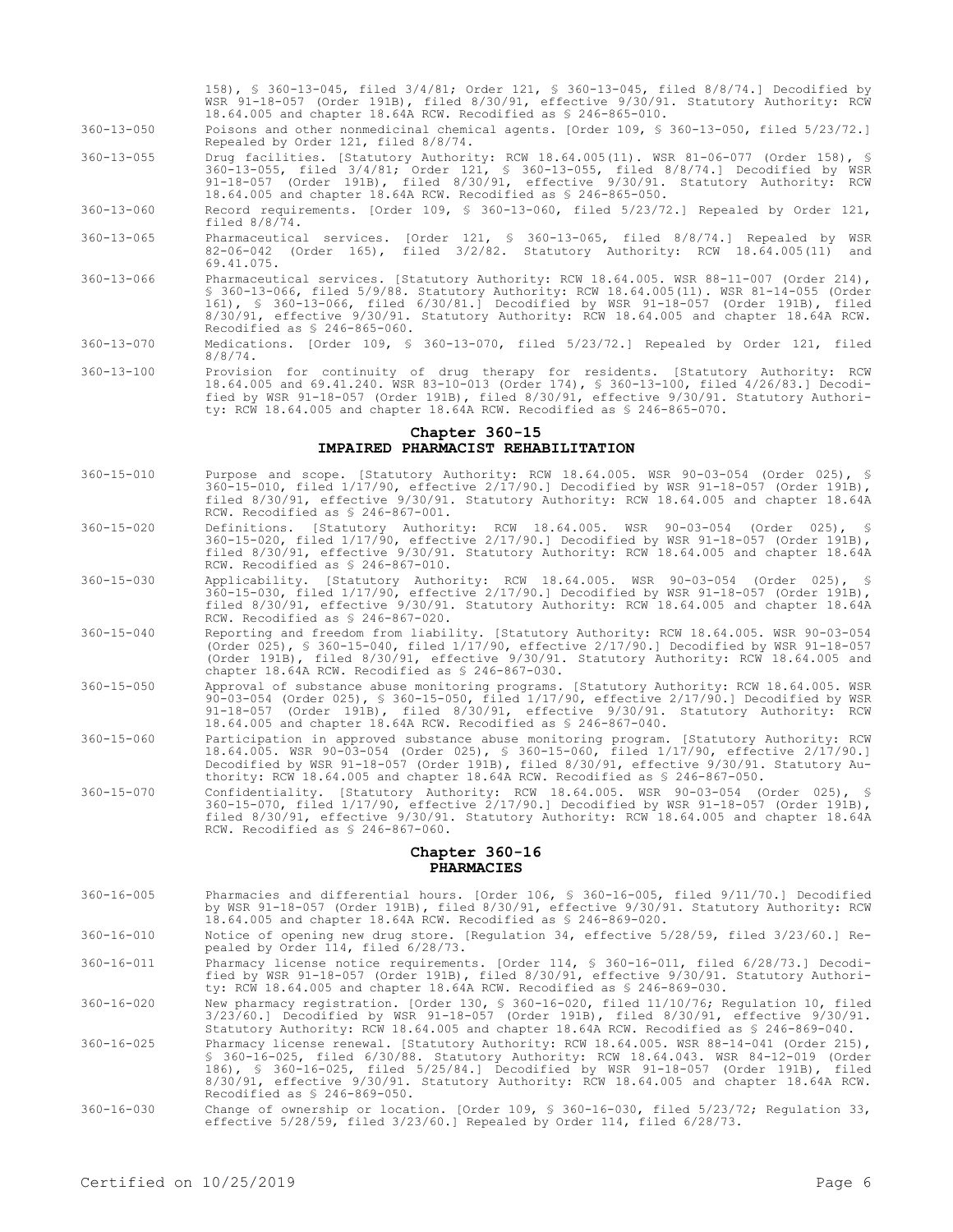- 360-16-040 Employers to require evidence of pharmacist's qualifications. [Regulation 19 (part), filed 3/23/60.] Decodified by WSR 91-18-057 (Order 191B), filed 8/30/91, effective 9/30/91. Statutory Authority: RCW 18.64.005 and chapter 18.64A RCW. Recodified as § 246-869-060.
- 360-16-050 Responsible manager—Appointment. [Statutory Authority: RCW 18.64.005(11). WSR 79-10-007 (Order 151, Resolution No. 9/79), § 360-16-050, filed 9/6/79; Regulation 6, filed 3/23/60.] Decodified by WSR 91-18-057 (Order 191B), filed 8/30/91, effective 9/30/91. Statutory Authority: RCW 18.64.005 and chapter 18.64A RCW. Recodified as § 246-869-070.
- 360-16-060 Responsible manager—Responsibility. [Regulation 7, filed 3/23/60.] Repealed by WSR 79-10-007 (Order 151, Resolution No. 9/79), filed 9/6/79. Statutory Authority: RCW 18.64.005(11).
- 360-16-070 Clinic dispensaries. [Regulation 9, filed 3/23/60.] Decodified by WSR 91-18-057 (Order 191B), filed 8/30/91, effective 9/30/91. Statutory Authority: RCW 18.64.005 and chapter 18.64A RCW. Recodified as § 246-869-080.
- 360-16-080 Prescription department grading. [Regulation 22, filed 3/23/60.] Repealed by Order 51 (part), filed 8/15/67.
- 360-16-090 Equipment. [Regulation 11, amended 5/28/59, filed 3/23/60.] Repealed by Order 51 (part), filed 8/15/67.
- 360-16-094 Prescription transfers. [Statutory Authority: RCW 18.64.005. WSR 88-23-058 (Order 221), § 360-16-094, filed 11/15/88.] Decodified by WSR 91-18-057 (Order 191B), filed 8/30/91, effective 9/30/91. Statutory Authority: RCW 18.64.005 and chapter 18.64A RCW. Recodified as  $$246 - 869 - 090$ .
- 360-16-095 Narcotic register book—Exempt narcotics. [Regulation 31, effective 6/12/58, filed 3/23/60.] See WAC 360-28-070 and 360-28-075.
- 360-16-096 Prescription record requirements. [Statutory Authority: RCW 18.64.005. WSR 89-22-046, § 360-16-096, filed 10/30/89, effective 11/30/89; WSR 88-23-058 (Order 221), § 360-16-096, filed 11/15/88; Order 131, § 360-16-096, filed 2/4/77; Order 126, § 360-16-096, filed 5/21/75; Order 117, § 360-16-096, filed 11/9/73; Regulation 49, filed 12/1/65.] Decodified by WSR 91-18-057 (Order 191B), filed 8/30/91, effective 9/30/91. Statutory Authority: RCW 18.64.005 and chapter 18.64A RCW. Recodified as § 246-869-100.
- 360-16-097 Record requirements—Dangerous drugs. [Order 100 (part), § 360-16-097, filed 6/25/68.] Repealed by Order 109, filed 5/23/72.
- 360-16-098 Refusal to permit inspection. [Order 109, § 360-16-098, filed 5/23/72; Order 103, § 360-16-098, filed 12/5/69.] Decodified by WSR 91-18-057 (Order 191B), filed 8/30/91, effective 9/30/91. Statutory Authority: RCW 18.64.005 and chapter 18.64A RCW. Recodified as § 246-869-110.
- 360-16-100 Maintenance of pharmaceutical supplies. [Regulation 32, effective 5/28/59, filed 3/23/60.] Repealed by Order 51 (part), filed 8/15/67. For later reenactment, see WAC 360-16-230.
- 360-16-110 Hospital pharmacy standards. [Regulation 35, effective 10/2/59, filed 3/23/60, subsection (4)(b), as corrected, filed 12/8/60.] Repealed by WSR 82-12-024 (Order 167), filed 5/25/82. Statutory Authority: RCW 18.64.005(11).
- 360-16-120 Mechanical devices in hospitals. [Regulation 47, filed 12/1/65.] Decodified by WSR 91-18-057 (Order 191B), filed 8/30/91, effective 9/30/91. Statutory Authority: RCW 18.64.005 and chapter 18.64A RCW. Recodified as § 246-869-120.
- 360-16-150 Return or exchange of drugs. [Statutory Authority: RCW 18.64.005. WSR 84-12-020 (Order 187), § 360-16-150, filed 5/25/84; Regulation 28, filed 3/23/60.] Decodified by WSR 91-18-057 (Order 191B), filed 8/30/91, effective 9/30/91. Statutory Authority: RCW 18.64.005 and chapter 18.64A RCW. Recodified as § 246-869-130.
- 360-16-160 Sale of inhalers over the counter. [Regulation 13, filed 3/23/60.] Repealed by WSR 79-10-007 (Order 151, Resolution No. 9/79), filed 9/6/79. Statutory Authority: RCW 18.64.005(11).
- 360-16-170 Drug vending machine for over-the-counter drugs. [Statutory Authority: RCW 18.64.005(11). WSR 79-10-007 (Order 151, Resolution No. 9/79), § 360-16-170, filed 9/6/79; Regulation 17, filed 3/23/60.] Repealed by WSR 85-11-066 (Order 194), filed 5/21/85. Statutory Authority: RCW 18.64.005.
- 360-16-180 Prescription department—Conversing with pharmacist prohibited. [Regulation 37, filed 11/23/60.] Decodified by WSR 91-18-057 (Order 191B), filed 8/30/91, effective 9/30/91. Statutory Authority: RCW 18.64.005 and chapter 18.64A RCW. Recodified as § 246-869-140.
- 360-16-200 Physical standards for pharmacies—Adequate stock. [Statutory Authority: RCW 18.64.005. WSR 85-11-066 (Order 194), § 360-16-200, filed 5/21/85; Order 131, § 360-16-200, filed 2/4/77; Order 51 (part), filed 8/15/67.] Decodified by WSR 91-18-057 (Order 191B), filed 8/30/91, effective 9/30/91. Statutory Authority: RCW 18.64.005 and chapter 18.64A RCW. Recodified as § 246-869-150.
- 360-16-210 Physical standards for pharmacies—Adequate facilities. [Order 131, § 360-16-210, filed 2/4/77; Order 51 (part), filed 8/15/67.] Decodified by WSR 91-18-057 (Order 191B), filed 8/30/91, effective 9/30/91. Statutory Authority: RCW 18.64.005 and chapter 18.64A RCW. Recodified as § 246-869-160.
- 360-16-220 Physical standards for pharmacies—Sanitary conditions. [Order 131, § 360-16-220, filed 2/4/77; Order 51 (part), filed 8/15/67.] Decodified by WSR 91-18-057 (Order 191B), filed 8/30/91, effective 9/30/91. Statutory Authority: RCW 18.64.005 and chapter 18.64A RCW. Recodified as § 246-869-170.
- 360-16-230 Physical standards for pharmacies—Adequate equipment. [Statutory Authority: RCW 18.64.005. WSR 85-11-066 (Order 194), § 360-16-230, filed 5/21/85; WSR 84-03-015 (Order 180), § 360-16-230, filed 1/9/84; Order 131, § 360-16-230, filed 2/4/77; Order 118, § 360-16-230, filed 1/2/74; Order 51 (part), filed 8/15/67.] Decodified by WSR 91-18-057 (Order 191B), filed 8/30/91, effective 9/30/91. Statutory Authority: RCW 18.64.005 and chapter 18.64A RCW. Recodified as § 246-869-180.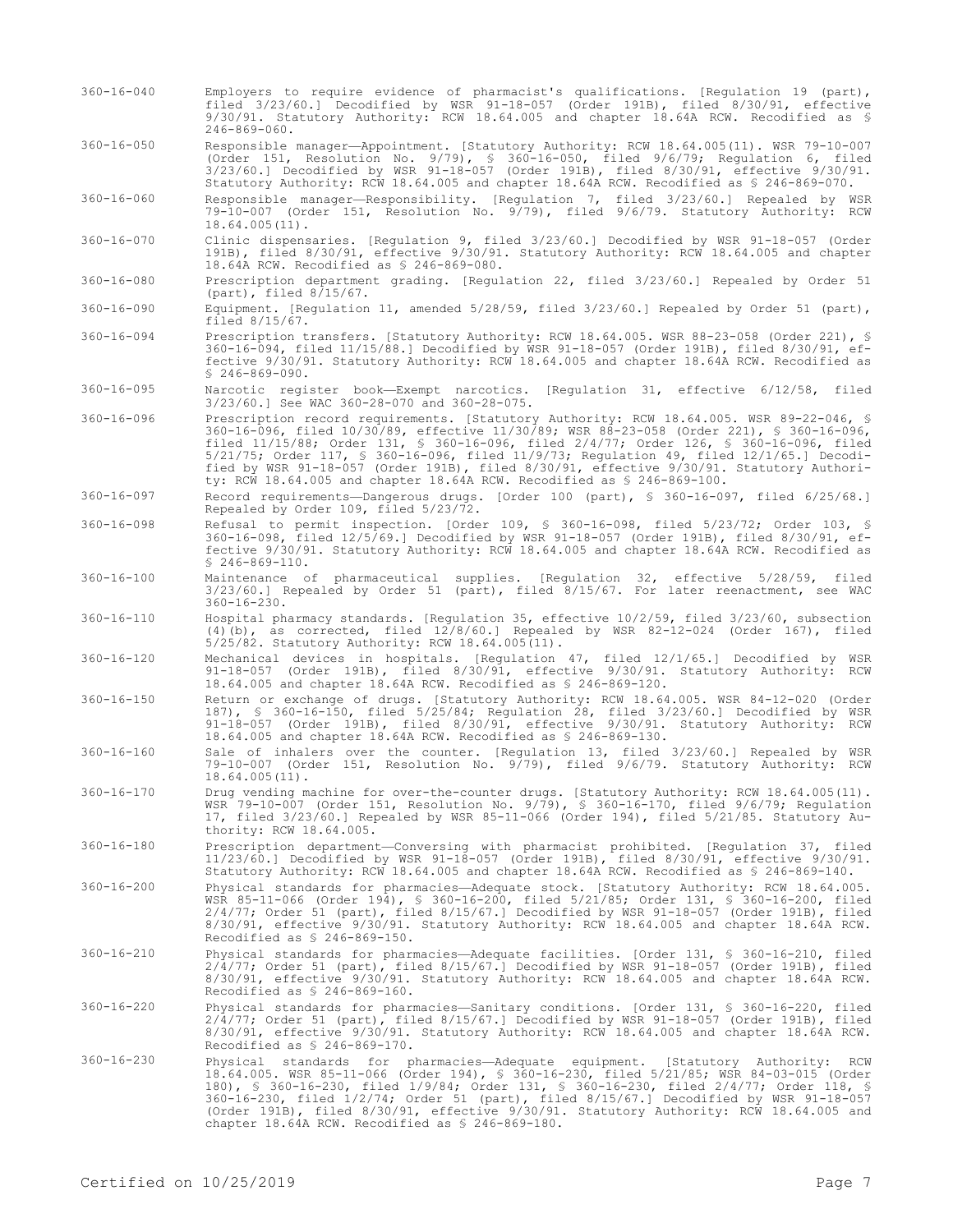- 360-16-235 Pharmacy inspections. [Statutory Authority: RCW 18.64.005. WSR 87-08-031 (Order 205), § 360-16-235, filed 3/27/87.] Decodified by WSR 91-18-057 (Order 191B), filed 8/30/91, effective 9/30/91. Statutory Authority: RCW 18.64.005 and chapter 18.64A RCW. Recodified as § 246-869-190.
- 360-16-240 General. [Statutory Authority: RCW 18.64.043. WSR 84-12-019 (Order 186), § 360-16-240, filed 5/25/84. Statutory Authority: RCW 18.64.005(9) and 69.50.201. WSR 79-02-060 (Order 146, Resolution No. 2-79), § 360-16-240, filed 2/1/79; Order 131, § 360-16-240, filed 2/4/77; Order 51 (part), filed 8/15/67.] Repealed by WSR 87-08-031 (Order 205), filed 3/27/87. Statutory Authority: RCW 18.64.005.
- 360-16-245 Poison control. [Statutory Authority: RCW 18.64.005. WSR 87-08-031 (Order 205), § 360-16-245, filed 3/27/87; Order 120, § 360-16-245, filed 3/11/74.] Decodified by WSR 91-18-057 (Order 191B), filed 8/30/91, effective 9/30/91. Statutory Authority: RCW 18.64.005 and chapter 18.64A RCW. Recodified as § 246-869-200.
- 360-16-250 Patient information required. [Order 118, § 360-16-250, filed 1/2/74; Order 116, § 360-16-250, filed 11/9/73.] Repealed by WSR 89-04-016 (Order 223), filed 1/23/89. Statutory Authority: RCW 18.64.005.
- 360-16-255 Prescription labeling. [Statutory Authority: RCW 18.64.246. WSR 85-06-010 (Order 193), § 360-16-255, filed 2/22/85. Statutory Authority: RCW 18.64.005. WSR 84-22-027 (Order 191), § 360-16-255, filed 11/1/84.] Decodified by WSR 91-18-057 (Order 191B), filed 8/30/91, effective 9/30/91. Statutory Authority: RCW 18.64.005 and chapter 18.64A RCW. Recodified as § 246-869-210.
- 360-16-260 Patient medication record system. [Statutory Authority: RCW 18.64.005, 18.81.080 and 42.17.290. WSR 83-01-083 (Order 171), § 360-16-260, filed 12/17/82; Order 125, § 360-16-260, filed 1/28/75, effective 7/1/75.] Repealed by WSR 84-03-016 (Order 181), filed 1/9/84. Statutory Authority: RCW 18.64.005.
- 360-16-265 Patient information required. [Statutory Authority: RCW 18.64.005. WSR 89-04-016 (Order 223), § 360-16-265, filed 1/23/89.] Decodified by WSR 91-18-057 (Order 191B), filed 8/30/91, effective 9/30/91. Statutory Authority: RCW 18.64.005 and chapter 18.64A RCW. Recodified as § 246-869-220.
- 360-16-270 Child-resistant containers. [Order 126, § 360-16-270, filed 5/21/75.] Decodified by WSR 91-18-057 (Order 191B), filed 8/30/91, effective 9/30/91. Statutory Authority: RCW 18.64.005 and chapter 18.64A RCW. Recodified as § 246-869-230.
- 360-16-290 Pharmacist's professional responsibilities. [Order 129, § 360-16-290, filed 7/13/76; Order 127, § 360-16-290, filed 12/1/75.] Decodified by WSR 91-18-057 (Order 191B), filed 8/30/91, effective 9/30/91. Statutory Authority: RCW 18.64.005 and chapter 18.64A RCW. Recodified as § 246-869-240.
- 360-16-300 Closing a pharmacy. [Statutory Authority: RCW 18.64.005 and 69.41.240. WSR 83-10-013 (Order 174), § 360-16-300, filed 4/26/83.] Decodified by WSR 91-18-057 (Order 191B), filed 8/30/91, effective 9/30/91. Statutory Authority: RCW 18.64.005 and chapter 18.64A RCW. Recodified as § 246-869-250.

### **Chapter 360-16A PARENTERAL PRODUCTS FOR NONHOSPITALIZED PATIENTS**

- 360-16A-010 Scope and purpose. [Statutory Authority: RCW 18.64.005. WSR 90-03-055 (Order 026), § 360-16A-010, filed 1/17/90, effective 2/17/90.] Decodified by WSR 91-18-057 (Order 191B), filed 8/30/91, effective 9/30/91. Statutory Authority: RCW 18.64.005 and chapter 18.64A RCW. Recodified as § 246-871-001.
- 360-16A-020 Definitions. [Statutory Authority: RCW 18.64.005. WSR 90-03-055 (Order 026), § 360-16A-020, filed 1/17/90, effective 2/17/90.] Decodified by WSR 91-18-057 (Order 191B), filed 8/30/91, effective 9/30/91. Statutory Authority: RCW 18.64.005 and chapter 18.64A RCW. Recodified as § 246-871-010.
- 360-16A-030 Policy and procedure manual. [Statutory Authority: RCW 18.64.005. WSR 90-03-055 (Order 026), § 360-16A-030, filed 1/17/90, effective 2/17/90.] Decodified by WSR 91-18-057 (Order 191B), filed 8/30/91, effective 9/30/91. Statutory Authority: RCW 18.64.005 and chapter 18.64A RCW. Recodified as § 246-871-020.
- 360-16A-040 Physical requirements. [Statutory Authority: RCW 18.64.005. WSR 90-03-055 (Order 026), § 360-16A-040, filed 1/17/90, effective 2/17/90.] Decodified by WSR 91-18-057 (Order 191B), filed 8/30/91, effective 9/30/91. Statutory Authority: RCW 18.64.005 and chapter 18.64A RCW. Recodified as § 246-871-030.
- 360-16A-060 Personnel. [Statutory Authority: RCW 18.64.005. WSR 90-03-055 (Order 026), § 360-16A-060, filed 1/17/90, effective 2/17/90.] Decodified by WSR 91-18-057 (Order 191B), filed 8/30/91, effective 9/30/91. Statutory Authority: RCW 18.64.005 and chapter 18.64A RCW. Recodified as § 246-871-040.
- 360-16A-070 Drug distribution and control. [Statutory Authority: RCW 18.64.005. WSR 90-03-055 (Order 026), § 360-16A-070, filed 1/17/90, effective 2/17/90.] Decodified by WSR 91-18-057 (Order 191B), filed 8/30/91, effective 9/30/91. Statutory Authority: RCW 18.64.005 and chapter 18.64A RCW. Recodified as § 246-871-050.
- 360-16A-080 Antineoplastic medications. [Statutory Authority: RCW 18.64.005. WSR 90-03-055 (Order 026), § 360-16A-080, filed 1/17/90, effective 2/17/90.] Decodified by WSR 91-18-057 (Order 191B), filed 8/30/91, effective 9/30/91. Statutory Authority: RCW 18.64.005 and chapter 18.64A RCW. Recodified as § 246-871-060.
- 360-16A-090 Clinical services. [Statutory Authority: RCW 18.64.005. WSR 90-03-055 (Order 026), § 360-16A-090, filed 1/17/90, effective 2/17/90.] Decodified by WSR 91-18-057 (Order 191B), filed 8/30/91, effective 9/30/91. Statutory Authority: RCW 18.64.005 and chapter 18.64A RCW. Recodified as § 246-871-070.
- 360-16A-100 Quality assurance. [Statutory Authority: RCW 18.64.005. WSR 90-03-055 (Order 026), § 360-16A-100, filed 1/17/90, effective 2/17/90.] Decodified by WSR 91-18-057 (Order 191B), filed 8/30/91, effective 9/30/91. Statutory Authority: RCW 18.64.005 and chapter 18.64A RCW. Recodified as § 246-871-080.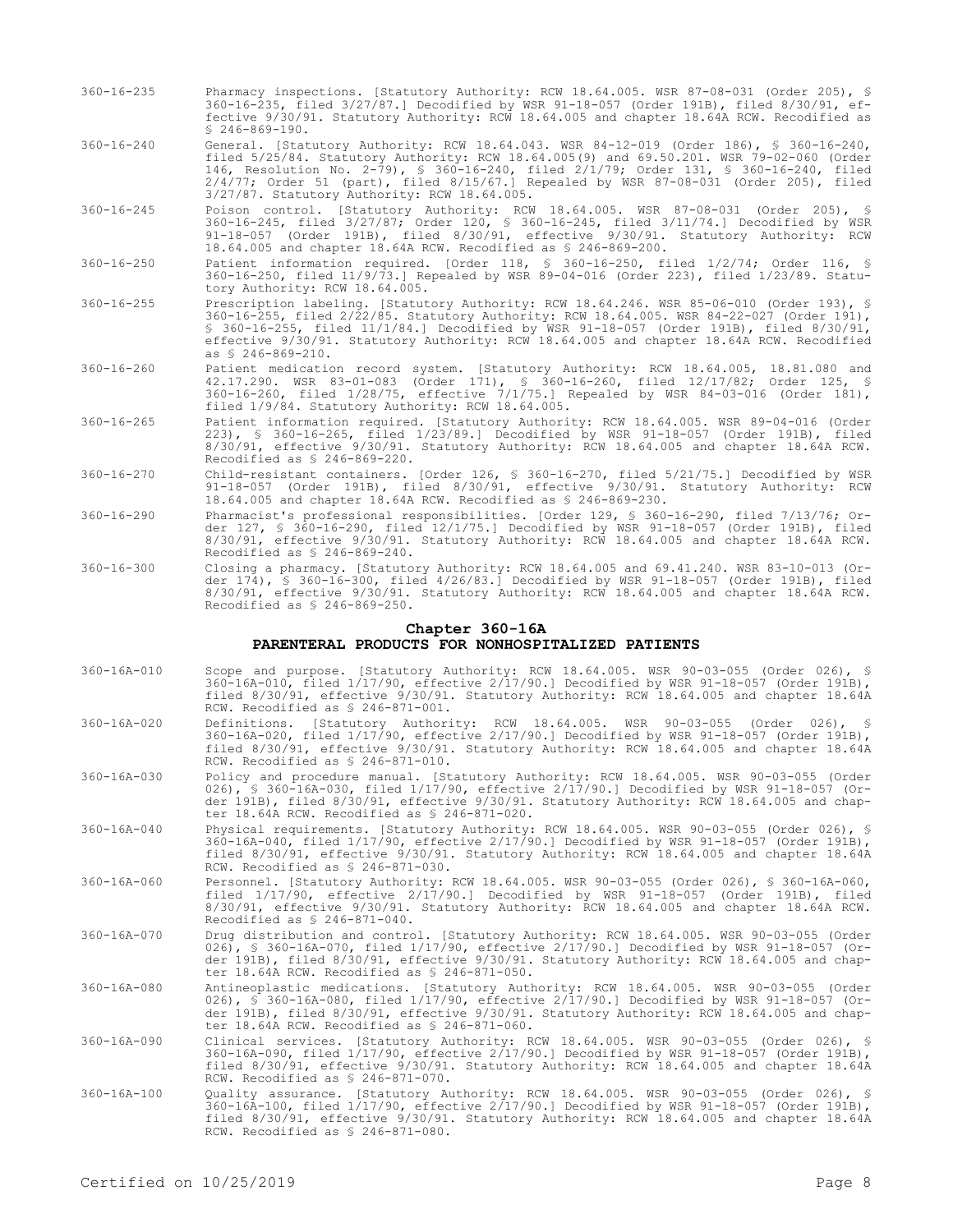### **Chapter 360-17 HOSPITAL PHARMACY STANDARDS**

- 360-17-010 Definitions. [Statutory Authority: RCW 18.64.005(12). WSR 82-12-041 (Order 168), § 360-17-010, filed 5/28/82. Statutory Authority: RCW 18.64.005(11). WSR 81-16-036 (Order 162), § 360-17-010, filed 7/29/81.] Decodified by WSR 91-18-057 (Order 191B), filed 8/30/91, effective 9/30/91. Statutory Authority: RCW 18.64.005 and chapter 18.64A RCW. Recodified as § 246-873-010.
- 360-17-020 Applicability. [Statutory Authority: RCW 18.64.005(12). WSR 82-12-041 (Order 168), § 360-17-020, filed 5/28/82. Statutory Authority: RCW 18.64.005(11). WSR 81-16-036 (Order 162), § 360-17-020, filed 7/29/81.] Decodified by WSR 91-18-057 (Order 191B), filed 8/30/91, effective 9/30/91. Statutory Authority: RCW 18.64.005 and chapter 18.64A RCW. Recodified as § 246-873-020.
- 360-17-030 Licensure. [Statutory Authority: RCW 18.64.005(11). WSR 81-16-036 (Order 162), § 360-17-030, filed 7/29/81.] Decodified by WSR 91-18-057 (Order 191B), filed 8/30/91, effective 9/30/91. Statutory Authority: RCW 18.64.005 and chapter 18.64A RCW. Recodified as § 246-873-030.
- 360-17-040 Personnel. [Statutory Authority: RCW 18.64.005(11). WSR 81-16-036 (Order 162), § 360-17-040, filed 7/29/81.] Decodified by WSR 91-18-057 (Order 191B), filed 8/30/91, effective 9/30/91. Statutory Authority: RCW 18.64.005 and chapter 18.64A RCW. Recodified as  $$246-873-040.$
- 360-17-050 Absence of a pharmacist. [Statutory Authority: RCW 18.64.005(11). WSR 81-16-036 (Order 162), § 360-17-050, filed 7/29/81.] Decodified by WSR 91-18-057 (Order 191B), filed 8/30/91, effective 9/30/91. Statutory Authority: RCW 18.64.005 and chapter 18.64A RCW. Recodified as § 246-873-050.
- 360-17-055 Emergency outpatient medications. [Statutory Authority: RCW 18.64.005. WSR 89-12-011 (Order 225), § 360-17-055, filed 5/26/89; WSR 83-23-109 (Order 179), § 360-17-055, filed 11/23/83.] Decodified by WSR 91-18-057 (Order 191B), filed 8/30/91, effective 9/30/91. Statutory Authority: RCW 18.64.005 and chapter 18.64A RCW. Recodified as § 246-873-060.
- 360-17-060 Physical requirements. [Statutory Authority: RCW 18.64.005. WSR 85-11-066 (Order 194), § 360-17-060, filed 5/21/85. Statutory Authority: RCW 18.64.005(11). WSR 81-16-036 (Order 162), § 360-17-060, filed 7/29/81.] Decodified by WSR 91-18-057 (Order 191B), filed 8/30/91, effective 9/30/91. Statutory Authority: RCW 18.64.005 and chapter 18.64A RCW. Recodified as § 246-873-070.
- 360-17-070 Drug procurement, distribution and control. [Statutory Authority: RCW 18.64.005(11). WSR 81-16-036 (Order 162), § 360-17-070, filed 7/29/81.] Decodified by WSR 91-18-057 (Order 191B), filed 8/30/91, effective 9/30/91. Statutory Authority: RCW 18.64.005 and chapter 18.64A RCW. Recodified as § 246-873-080.
- 360-17-080 Administration of drugs. [Statutory Authority: RCW 18.64.005(11). WSR 81-16-036 (Order 162), § 360-17-080, filed 7/29/81.] Decodified by WSR 91-18-057 (Order 191B), filed 8/30/91, effective 9/30/91. Statutory Authority: RCW 18.64.005 and chapter 18.64A RCW. Recodified as § 246-873-090.
- 360-17-090 Investigational drugs. [Statutory Authority: RCW 18.64.005(11). WSR 81-16-036 (Order 162), § 360-17-090, filed 7/29/81.] Decodified by WSR 91-18-057 (Order 191B), filed 8/30/91, effective 9/30/91. Statutory Authority: RCW 18.64.005 and chapter 18.64A RCW. Recodified as § 246-873-100.
- 360-17-100 Additional responsibilities of pharmacy service. [Statutory Authority: RCW 18.64.005(11). WSR 81-16-036 (Order 162), § 360-17-100, filed 7/29/81.] Decodified by WSR 91-18-057 (Order 191B), filed 8/30/91, effective 9/30/91. Statutory Authority: RCW 18.64.005 and chapter 18.64A RCW. Recodified as § 246-873-110.

# **Chapter 360-18 LICENSING PERIODS AND FEES**

- 360-18-010 Licensing periods. [Statutory Authority: RCW 18.64.005. WSR 88-14-042 (Order 216), § 360-18-010, filed 6/30/88. Statutory Authority: RCW 18.64.005, 18.81.080 and 42.17.290. WSR 83-01-083 (Order 171), § 360-18-010, filed 12/17/82. Statutory Authority: RCW 18.64.005 (4) and (11). WSR 80-05-074 (Order 154, Resolution No. 4/80), § 360-18-010, filed 4/28/80.] Repealed by WSR 91-19-028 (Order 194), filed 9/10/91, effective 10/11/91. Statutory Authority: RCW 43.70.040. Recodified as § 246-907-020.
- 360-18-020 Fees. [Statutory Authority: RCW 43.70.250. WSR 91-13-002 (Order 173), § 360-18-020, filed 6/6/91, effective 7/7/91. Statutory Authority: RCW 18.64.005. WSR 89-04-015 (Order 222), § 360-18-020, filed 1/23/89; WSR 88-14-042 (Order 216), § 360-18-020, filed 6/30/88; WSR 88-07-011 (Order 209), § 360-18-020, filed 3/3/88; WSR 87-18-066 (Order 207), § 360-18-020, filed 9/2/87. Statutory Authority: RCW 18.64.005(4). WSR 85-22-033 (Order 196), § 360-18-020, filed 10/31/85; WSR 85-06-010 (Order 193), § 360-18-020, filed 2/22/85. Statutory Authority: RCW 18.64.005. WSR 84-17-142 (Order 189), § 360-18-020, filed 8/22/84; WSR 84-04-030 (Order 184), § 360-18-020, filed 1/25/84; WSR 83-22-034 (Order 177), § 360-18-020, filed 10/26/83. Statutory Authority: RCW 18.64.005 and 18.64A.020. WSR 83-18-021 (Order 175), § 360-18-020, filed 8/30/83. Statutory Authority: RCW 18.64.005(12). WSR 82-12-041 (Order 168), § 360-18-020, filed 5/28/82. Statutory Authority: RCW 18.64.005 (4) and (11). WSR 80-08-035 (Order 155, Resolution No. 6/80), § 360-18-020, filed 6/26/80, effective 9/30/80; WSR 80-05-074 (Order 154, Resolution No. 4/80), § 360-18-020, filed 4/28/80.] Repealed by WSR 91-19-028 (Order 194), filed 9/10/91, effective 10/11/91. Statutory Authority: RCW 43.70.040. Recodified as § 246-907-030.
- 360-18-025 Fee payment. [Statutory Authority: RCW 18.64.005. WSR 88-07-011 (Order 209), § 360-18-025, filed 3/3/88.] Repealed by WSR 91-19-028 (Order 194), filed 9/10/91, effective 10/11/91. Statutory Authority: RCW 43.70.040. Recodified as § 246-907-040.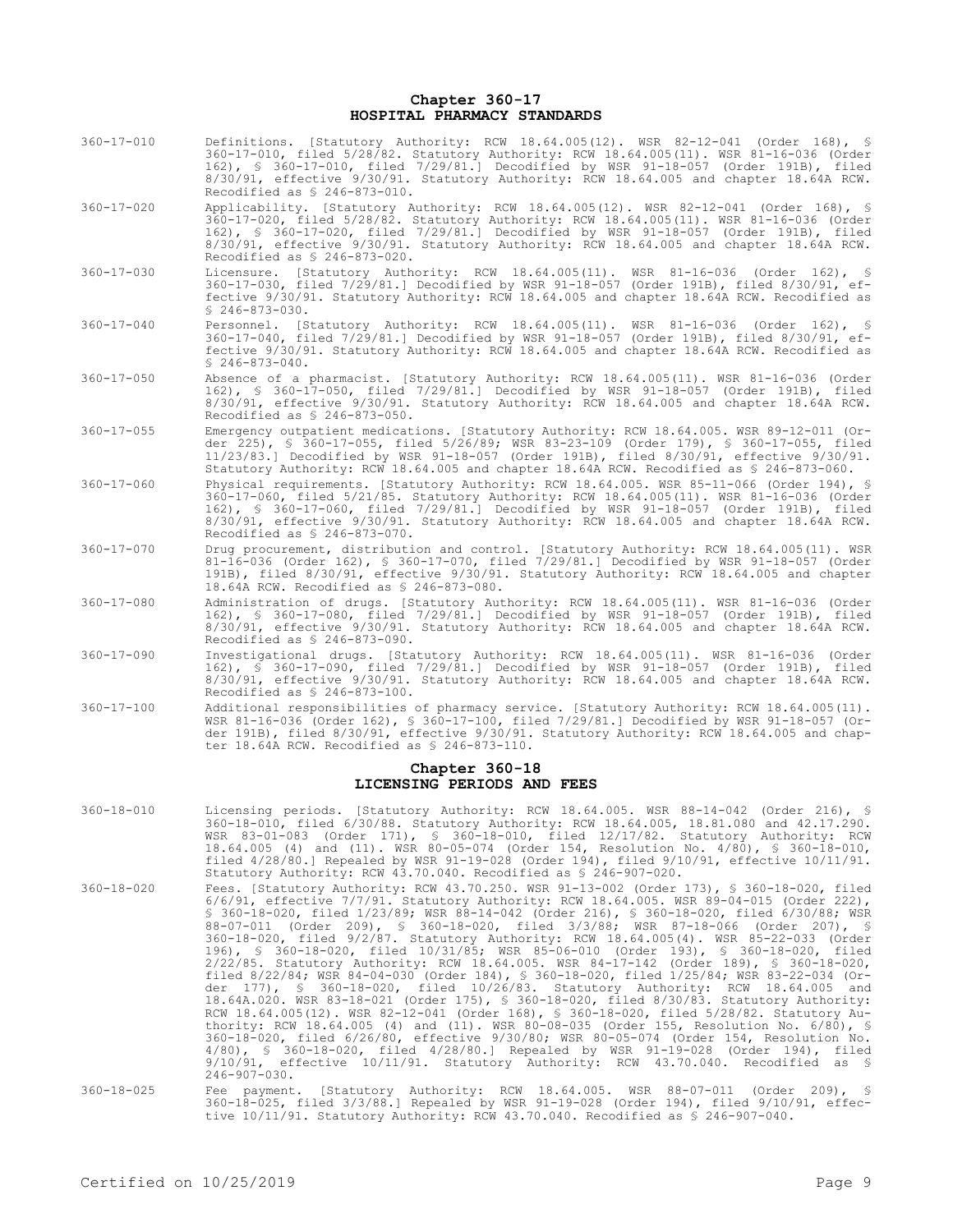360-18-030 Intern registration fee. [Statutory Authority: RCW 18.64.005 (4) and (11). WSR 80-05-074 (Order 154, Resolution No. 4/80), § 360-18-030, filed 4/28/80.] Repealed by WSR 83-18-021 (Order 175), filed 8/30/83. Statutory Authority: RCW 18.64.005 and 18.64A.020.

## **Chapter 360-19 PATIENT MEDICATION RECORD SYSTEMS**

- 360-19-010 Purpose. [Statutory Authority: RCW 18.64.005. WSR 84-03-016 (Order 181), § 360-19-010, filed 1/9/84.] Decodified by WSR 91-18-057 (Order 191B), filed 8/30/91, effective 9/30/91. Statutory Authority: RCW 18.65.005 and chapter 18.64A RCW. Recodified as § 246-875-001.
- 360-19-020 Definitions. [Statutory Authority: RCW 18.64.005. WSR 84-03-016 (Order 181), § 360-19-020, filed 1/9/84.] Decodified by WSR 91-18-057 (Order 191B), filed 8/30/91, effective 9/30/91. Statutory Authority: RCW 18.65.005 and chapter 18.64A RCW. Recodified as  $$246-875-010$ .
- 360-19-030 Minimum required information in an automated patient medication record system. [Statutory Authority: RCW 18.64.005. WSR 84-03-016 (Order 181), § 360-19-030, filed 1/9/84.] Decodified by WSR 91-18-057 (Order 191B), filed 8/30/91, effective 9/30/91. Statutory Authority: RCW 18.65.005 and chapter 18.64A RCW. Recodified as § 246-875-020.
- 360-19-040 Minimum required information in a manual patient medication record system. [Statutory Authority: RCW 18.64.005. WSR 84-03-016 (Order 181), § 360-19-040, filed 1/9/84.] Decodified by WSR 91-18-057 (Order 191B), filed 8/30/91, effective 9/30/91. Statutory Authority: RCW 18.65.005 and chapter 18.64A RCW. Recodified as § 246-875-030.
- 360-19-050 Minimum procedures for utilization of a patient medication record system. [Statutory Authority: RCW 18.64.005. WSR 84-03-016 (Order 181), § 360-19-050, filed 1/9/84.] Decodified by WSR 91-18-057 (Order 191B), filed 8/30/91, effective 9/30/91. Statutory Authority: RCW 18.65.005 and chapter 18.64A RCW. Recodified as § 246-875-040.
- 360-19-060 Auxiliary recordkeeping procedure. [Statutory Authority: RCW 18.64.005. WSR 84-03-016 (Order 181), § 360-19-060, filed 1/9/84.] Decodified by WSR 91-18-057 (Order 191B), filed 8/30/91, effective 9/30/91. Statutory Authority: RCW 18.65.005 and chapter 18.64A RCW. Recodified as § 246-875-050.
- 360-19-070 Retrieval of information from an automated system. [Statutory Authority: RCW 18.64.005. WSR 84-03-016 (Order 181), § 360-19-070, filed 1/9/84.] Decodified by WSR 91-18-057 (Order 191B), filed 8/30/91, effective 9/30/91. Statutory Authority: RCW 18.65.005 and chapter 18.64A RCW. Recodified as § 246-875-060.
- 360-19-080 Confidentiality and security of data. [Statutory Authority: RCW 18.64.005. WSR 84-03-016 (Order 181), § 360-19-080, filed 1/9/84.] Decodified by WSR 91-18-057 (Order 191B), filed 8/30/91, effective 9/30/91. Statutory Authority: RCW 18.65.005 and chapter 18.64A RCW. Recodified as § 246-875-070.
- 360-19-090 Extension of time for compliance. [Statutory Authority: RCW 18.64.005. WSR 84-03-016 (Order 181), § 360-19-090, filed 1/9/84.] Decodified by WSR 91-18-057 (Order 191B), filed 8/30/91, effective 9/30/91. Statutory Authority: RCW 18.65.005 and chapter 18.64A RCW. Recodified as § 246-875-080.
- 360-19-100 Effective date. [Statutory Authority: RCW 18.64.005. WSR 84-03-016 (Order 181), § 360-19-100, filed 1/9/84.] Decodified by WSR 91-18-057 (Order 191B), filed 8/30/91, effective 9/30/91. Statutory Authority: RCW 18.65.005 and chapter 18.64A RCW. Recodified as  $$246-875-090.$

## **Chapter 360-20 SALES PROHIBITED**

- 360-20-010 Sulfa bandages. [Regulation 16, filed 3/23/60.] Repealed by Order, filed 8/24/67.
- 360-20-020 Exempt narcotics to minors. [Regulation 36, filed 3/23/60.] Repealed by Order 108, filed 10/26/71.
- 360-20-030 Ozone manufacturing devices. [Regulation 27, filed 3/23/60.] Repealed by Order 106, filed 9/11/70 and Order 108, filed 10/26/71.
- 360-20-035 Hypodermic syringes and needles. [Order 106, § 360-20-035, filed 9/11/70.] Repealed by Order 109, filed 5/23/72.
- 360-20-040 Dihydrocodeinone or any of its salts. [Emergency Regulation 38, filed 6/15/60 and Permanent Order 39, filed 6/15/60.] Repealed by Order 108, filed 10/26/71.
- 360-20-070 Exempt narcotics—Narcotic register books. [Order 105, § 360-20-070, filed 12/5/69, effective 3/1/70.] Repealed by Order 109, filed 5/23/72.
- 360-20-100 Drug sample prohibitions. [Statutory Authority: RCW 18.64.005. WSR 89-22-047, § 360-20-100, filed 10/30/89, effective 11/30/89; Order 114, § 360-20-100, filed 6/28/73.] Decodified by WSR 91-18-057 (Order 191B), filed 8/30/91, effective 9/30/91. Statutory Authority: RCW 18.64.005 and chapter 18.64A RCW. Recodified as § 246-877-020.
- 360-20-200 Hard gelatin capsule restrictions. [Statutory Authority: RCW 18.64.005(11). WSR 86-18-023 (Order 201), § 360-20-200, filed 8/26/86.] Repealed by WSR 86-21-033 (Order 202), filed 10/9/86. Statutory Authority: RCW 18.64.005(11).
- 360-20-210 Unsealed hard gelatin capsule restrictions. [Statutory Authority: RCW 18.64.005(11). WSR 86-21-033 (Order 202), § 360-20-210, filed 10/9/86.] Decodified by WSR 91-18-057 (Order 191B), filed 8/30/91, effective 9/30/91. Statutory Authority: RCW 18.64.005 and chapter 18.64A RCW. Recodified as § 246-877-030.

## **Chapter 360-21 WHOLESALERS**

360-21-010 Definitions. [Statutory Authority: RCW 18.64.005(11) and 69.41.075. WSR 82-06-042 (Order 165), § 360-21-010, filed 3/2/82.] Decodified by WSR 91-18-057 (Order 191B), filed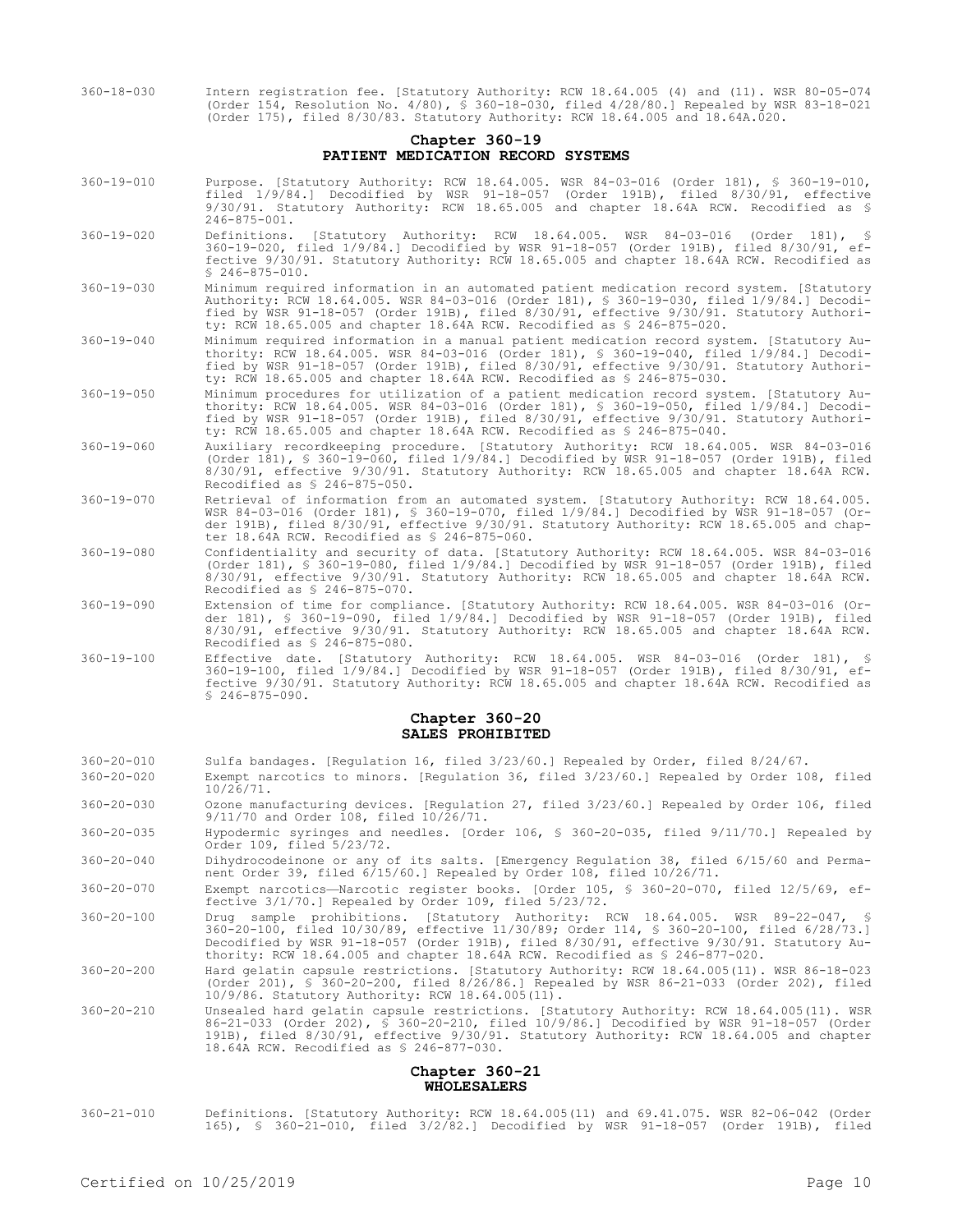8/30/91, effective 9/30/91. Statutory Authority: RCW 18.64.005 and chapter 18.64A RCW. Recodified as § 246-879-010.

- 360-21-020 Minimum standards for wholesalers. [Statutory Authority: RCW 18.64.005(11) and 69.41.075. WSR 82-06-042 (Order 165), § 360-21-020, filed 3/2/82.] Decodified by WSR 91-18-057 (Order 191B), filed 8/30/91, effective 9/30/91. Statutory Authority: RCW 18.64.005 and chapter 18.64A RCW. Recodified as § 246-879-020.
- 360-21-030 Inspections. [Statutory Authority: RCW 18.64.005(11) and 69.41.075. WSR 82-06-042 (Order 165), § 360-21-030, filed 3/2/82.] Decodified by WSR 91-18-057 (Order 191B), filed 8/30/91, effective 9/30/91. Statutory Authority: RCW 18.64.005 and chapter 18.64A RCW. Recodified as § 246-879-030.
- 360-21-040 Records. [Statutory Authority: RCW 18.64.005(11) and 69.41.075. WSR 82-06-042 (Order 165), § 360-21-040, filed 3/2/82.] Decodified by WSR 91-18-057 (Order 191B), filed 8/30/91, effective 9/30/91. Statutory Authority: RCW 18.64.005 and chapter 18.64A RCW. Recodified as § 246-879-040.
- 360-21-050 Security. [Statutory Authority: RCW 18.64.005(11) and 69.41.075. WSR 82-06-042 (Order 165), § 360-21-050, filed 3/2/82.] Decodified by WSR 91-18-057 (Order 191B), filed 8/30/91, effective 9/30/91. Statutory Authority: RCW 18.64.005 and chapter 18.64A RCW. Recodified as § 246-879-050.
- 360-21-060 Unauthorized sales. [Statutory Authority: RCW 18.64.005(11) and 69.41.075. WSR 82-06-042 (Order 165), § 360-21-060, filed 3/2/82.] Decodified by WSR 91-18-057 (Order 191B), filed 8/30/91, effective 9/30/91. Statutory Authority: RCW 18.64.005 and chapter 18.64A RCW. Recodified as § 246-879-060.
- 360-21-070 Application for full line wholesaler license and over-the-counter only wholesaler license. [Statutory Authority: RCW 18.64.005(11) and 69.41.075. WSR 82-06-042 (Order 165), § 360-21-070, filed 3/2/82.] Decodified by WSR 91-18-057 (Order 191B), filed 8/30/91, effective 9/30/91. Statutory Authority: RCW 18.64.005 and chapter 18.64A RCW. Recodified as § 246-879-070.
- 360-21-080 Application for controlled substance wholesaler license. [Statutory Authority: RCW 18.64.005(11) and 69.41.075. WSR 82-06-042 (Order 165), § 360-21-080, filed 3/2/82.] Decodified by WSR 91-18-057 (Order 191B), filed 8/30/91, effective 9/30/91. Statutory Authority: RCW 18.64.005 and chapter 18.64A RCW. Recodified as § 246-879-080.
- 360-21-090 Export wholesaler. [Statutory Authority: RCW 18.64.005(11) and 69.41.075. WSR 82-06-042 (Order 165), § 360-21-090, filed 3/2/82.] Decodified by WSR 91-18-057 (Order 191B), filed 8/30/91, effective 9/30/91. Statutory Authority: RCW 18.64.005 and chapter 18.64A RCW. Recodified as § 246-879-090.

#### **Chapter 360-23 PRESCRIPTION DRUG PRICE ADVERTISING**

- 360-23-010 Drug price advertising defined. [Order 124, § 360-23-010, filed 10/31/74; Order 120, § 360-23-010, filed 3/11/74.] Decodified by WSR 91-18-057 (Order 191B), filed 8/30/91, effective 9/30/91. Statutory Authority: RCW 18.64.005 and chapter 18.64A RCW. Recodified as § 246-881-010.
- 360-23-020 Drug price advertising conditions. [Statutory Authority: RCW 18.64.005(11). WSR 79-10-007 (Order 151, Resolution No. 9/79), § 360-23-020, filed 9/6/79; Order 124, § 360-23-020, filed 10/31/74; Order 120, § 360-23-020, filed 3/11/74.] Decodified by WSR 91-18-057 (Order 191B), filed 8/30/91, effective 9/30/91. Statutory Authority: RCW 18.64.005 and chapter 18.64A RCW. Recodified as § 246-881-020.
- 360-23-030 Prohibition on advertising controlled substances. [Order 124, § 360-23-030, filed 10/31/74.] Decodified by WSR 91-18-057 (Order 191B), filed 8/30/91, effective 9/30/91. Statutory Authority: RCW 18.64.005 and chapter 18.64A RCW. Recodified as § 246-881-030.
- 360-23-040 Advertising or mail order solicitation of sale or distribution of prescription drugs prohibited. [Order 124, § 360-23-040, filed 10/31/74.] Repealed by WSR 83-10-013 (Order 174), filed 4/26/83. Statutory Authority: RCW 18.64.005 and 69.41.240.
- 360-23-050 Drug price disclosure—Required. [Order 124, § 360-23-050, filed 10/31/74.] Decodified by WSR 91-18-057 (Order 191B), filed 8/30/91, effective 9/30/91. Statutory Authority: RCW 18.64.005 and chapter 18.64A RCW. Recodified as § 246-881-040.

### **Chapter 360-24 PROHIBITED ADVERTISING**

- 360-24-010 Price advertising of drugs requiring prescriptions prohibited. [Emergency Rule 41, effective 10/21/60; Permanent Rule 41A, effective 11/20/60.] Repealed by Order 110, filed 6/15/72.
- 360-24-020 Advertising or mail order solicitation of sale or distribution of prescription drugs prohibited. [Emergency Rule 40, effective 10/21/60; Permanent Rule 40A, effective 11/20/60.] Repealed by Order 124, filed 10/31/74.
- 360-24-030 Prohibition on advertising exempt narcotic products. [Order 100 (part), § 360-24-030, filed 6/25/68; Regulation 42, filed 3/23/64.] Repealed by Order 110, filed 6/15/72.

360-24-035 Prohibition on advertising controlled substances. [Order 110, § 360-24-035, filed 6/15/72.] Repealed by Order 124, filed 10/31/74.

360-24-040 Full disclosure in drug advertisements. [Regulation 43, filed 3/23/64.] Repealed by Order 110, filed 6/15/72.

360-24-045 Prohibition on advertising legend or prescription drugs. [Order 110, § 360-24-045, filed 6/15/72.] Repealed by Order 120, filed 3/11/74.

360-24-050 Misleading advertising of drug prices. [Regulation 44, filed 3/23/64.] Repealed by Order 110, filed 6/15/72.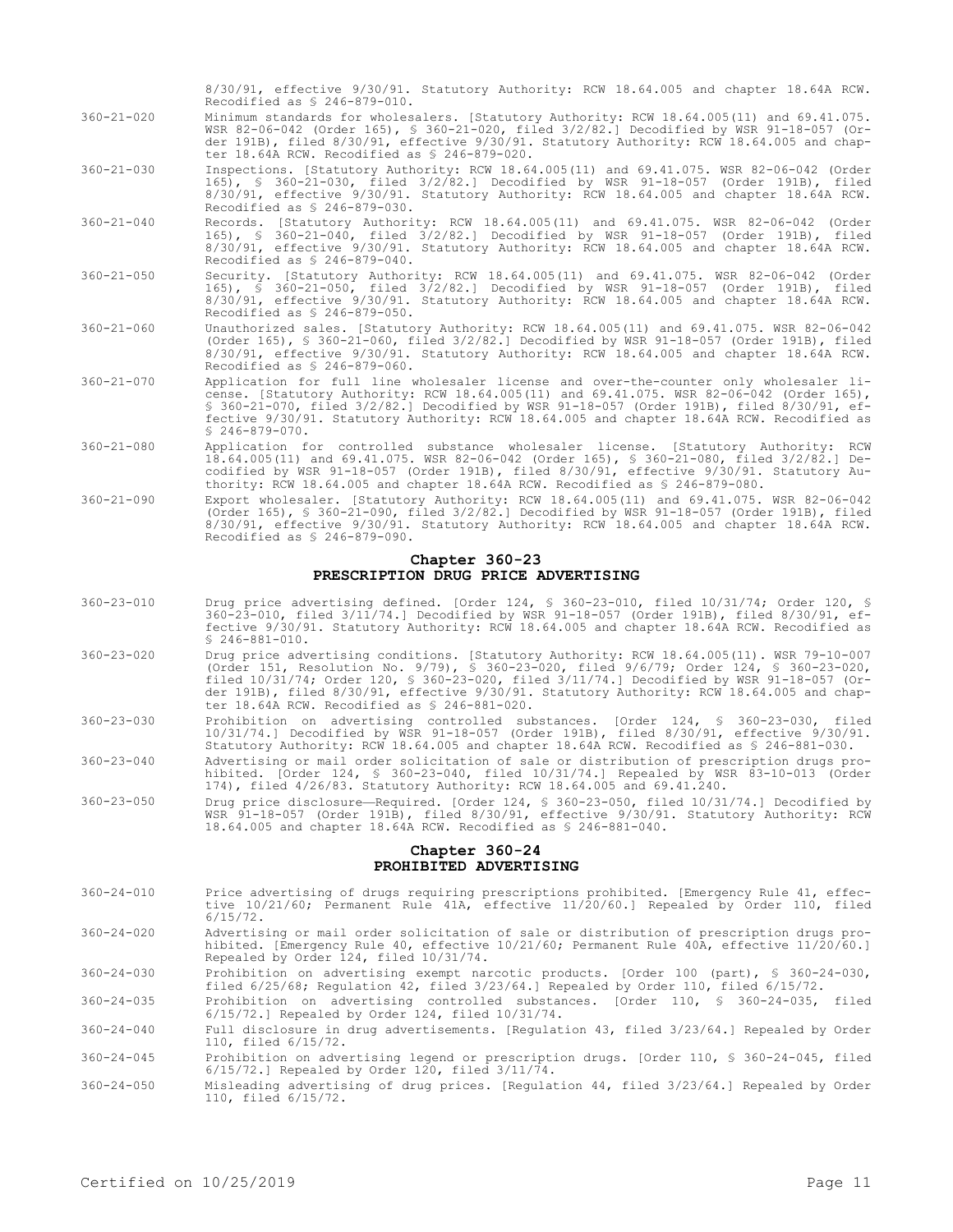## **Chapter 360-25 DRUG PRICE DISCLOSURE OF PRESCRIPTION DRUGS**

- 360-25-001 Drug price disclosure implementation delay. [Order 120, § 360-25-001, filed 3/11/74.] Repealed by WSR 80-05-074 (Order 154, Resolution No. 4/80), filed 4/28/80. Statutory Authority: RCW 18.64.005 (4) and (11).
- 360-25-005 Drug price disclosure policy. [Order 119, § 360-25-005, filed 1/2/74, effective 4/1/74. Order 120, filed 3/11/74, extended effective date to October 31, 1974 (Repealed before implementation date).] Repealed by Order 124, filed 10/31/74.
- 360-25-010 Drug price disclosure defined. [Order 119, § 360-25-010, filed 1/2/74, effective 4/1/74; Order 112, § 360-25-010, filed 8/21/72; Order 110, § 360-25-010, filed 6/15/72. Order 120, filed 3/11/74, extended effective date to October 31, 1974 (Repealed before implementation date).] Repealed by Order 124, filed 10/31/74.
- 360-25-020 Drug price disclosure conditions. [Order 119, § 360-25-020, filed 1/2/74, effective 4/1/74; Order 112, § 360-25-020, filed 8/21/72; Order 110, § 360-25-020, filed 6/15/72. Order 120, filed 3/11/74, extended effective date to October 31, 1974 (Repealed before implementation date).] Repealed by Order 124, filed 10/31/74.
- 360-25-025 Drug price disclosure—Required. [Order 112, § 360-25-025, filed 8/21/72.] Repealed by Order 124, filed 10/31/74.
- 360-25-030 Drug price discount defined. [Order 110, § 360-25-030, filed 6/15/72.] Repealed by Order 124, filed 10/31/74.
- 360-25-040 Drug discounts—Conditions. [Order 110, § 360-25-040, filed 6/15/72.] Repealed by Order 124, filed 10/31/74.

## **Chapter 360-28**

# **SALES REQUIRING A PHARMACIST'S SUPERVISION**

- 360-28-010 Pharmacist supervised sales—General. [Regulation 15, filed 3/23/60.] Decodified by WSR 91-18-057 (Order 191B), filed 8/30/91, effective 9/30/91. Statutory Authority: RCW 18.64.005 and chapter 18.64A RCW. Recodified as § 246-869-260.
- 360-28-011 Hypodermic syringes and needles. [Order 109, § 360-28-011, filed 5/23/72.] Repealed by Order 137, filed 11/8/77.
- 360-28-020 Pharmacist supervised sales—Bromide preparations. [Regulation 14, filed 3/23/60.] Repealed by Order 106, filed 9/11/70.
- 360-28-030 Pharmacist supervised sales—Antihistamine products. [Regulation 18, adopted 5/28/59, filed 3/23/60.] Repealed by Order 106, filed 9/11/70.
- 360-28-040 Pharmacist supervised sales—Dangerous medicinal preparation. [Regulation 12, filed 3/23/60.] Repealed by Order 106, filed 9/11/70.

360-28-050 Pharmacist supervised sales—Vitamin contained compounds labeled with a therapeutic dosage. [Regulation 30, filed 3/23/60.] Repealed by Order 106, filed 9/11/70.

- 360-28-060 Pharmacist supervised sales—Legend type preparations. [Regulation 26, filed 3/23/60.] Repealed by Order 106, filed 9/11/70.
- 360-28-070 Exempt narcotics register book. [Order 100 (part), § 360-28-070, filed 6/25/68; Regulation 31 (part), filed 11/6/64.] Repealed by Order 108, filed 10/26/71.
- 360-28-075 Exempt narcotics—Pharmacist's responsibilities. [Order 100 (part), § 360-28-075, filed 6/25/68; Regulation 31 (part), filed 11/6/64.] Repealed by Order 108, filed 10/26/71.
- 360-28-080 Requirements for purchasers of exempt narcotics. [Order 100 (part), § 360-28-080, filed 6/25/68.] Repealed by Order 108, filed 10/26/71.
- 360-28-085 Maximum quantity of an exempt narcotic in a forty-eight-hour period. [Order 100 (part), § 360-28-085, filed 6/25/68.] Repealed by Order 108, filed 10/26/71.
- 360-28-100 Exempt narcotics—Signature of dispensing pharmacist. [WAC 360-28-100 (reference section to WAC 360-32-020).] Repealed by Order 109, filed 5/23/72.

## **Chapter 360-30 HYPODERMIC SYRINGES, NEEDLES AND DEVICES**

- 360-30-010 Hypodermic devices sale registrations. [Order 134, § 360-30-010, filed 9/7/77.] Repealed by WSR 81-19-086 (Order 163, Resolution No. 8/81), filed 9/17/81. Statutory Authority: RCW 18.64.005(11).
- 360-30-020 Hypodermic devices destruction. [Order 137, § 360-30-020, filed 11/8/77.] Repealed by WSR 81-19-086 (Order 163, Resolution No. 8/81), filed 9/17/81. Statutory Authority: RCW 18.64.005(11).

## 360-30-030 Enforcement. [Order 137, § 360-30-030, filed 11/8/77.] Repealed by WSR 81-19-086 (Order 163, Resolution No. 8/81), filed 9/17/81. Statutory Authority: RCW 18.64.005(11).

## **Chapter 360-32 SALES REQUIRING PRESCRIPTIONS**

- 360-32-010 Home fluoridation preparations. [Regulation 23, filed 3/23/60.] Repealed by WSR 79-09-138 (Order 149, Resolution No. 9/79), filed 9/5/79. Statutory Authority: RCW 18.64.005(11).
- 360-32-020 Oral narcotic prescription list. [Order 101, § 360-32-020, filed 12/5/69; Regulation 24, filed 3/23/60.] Repealed by Order 108, filed 10/26/71.
- 360-32-030 Inhalers containing analeptic substances. [Regulation 25, filed 3/23/60.] Repealed by Or-der 106, filed 9/11/70.
- 360-32-035 Inhalers having directions to be sold under direction of a physician. [Regulation 13 (part), filed 3/23/60.] Repealed by WSR 79-09-138 (Order 149, Resolution No. 9/79), filed 9/5/79. Statutory Authority: RCW 18.64.005(11).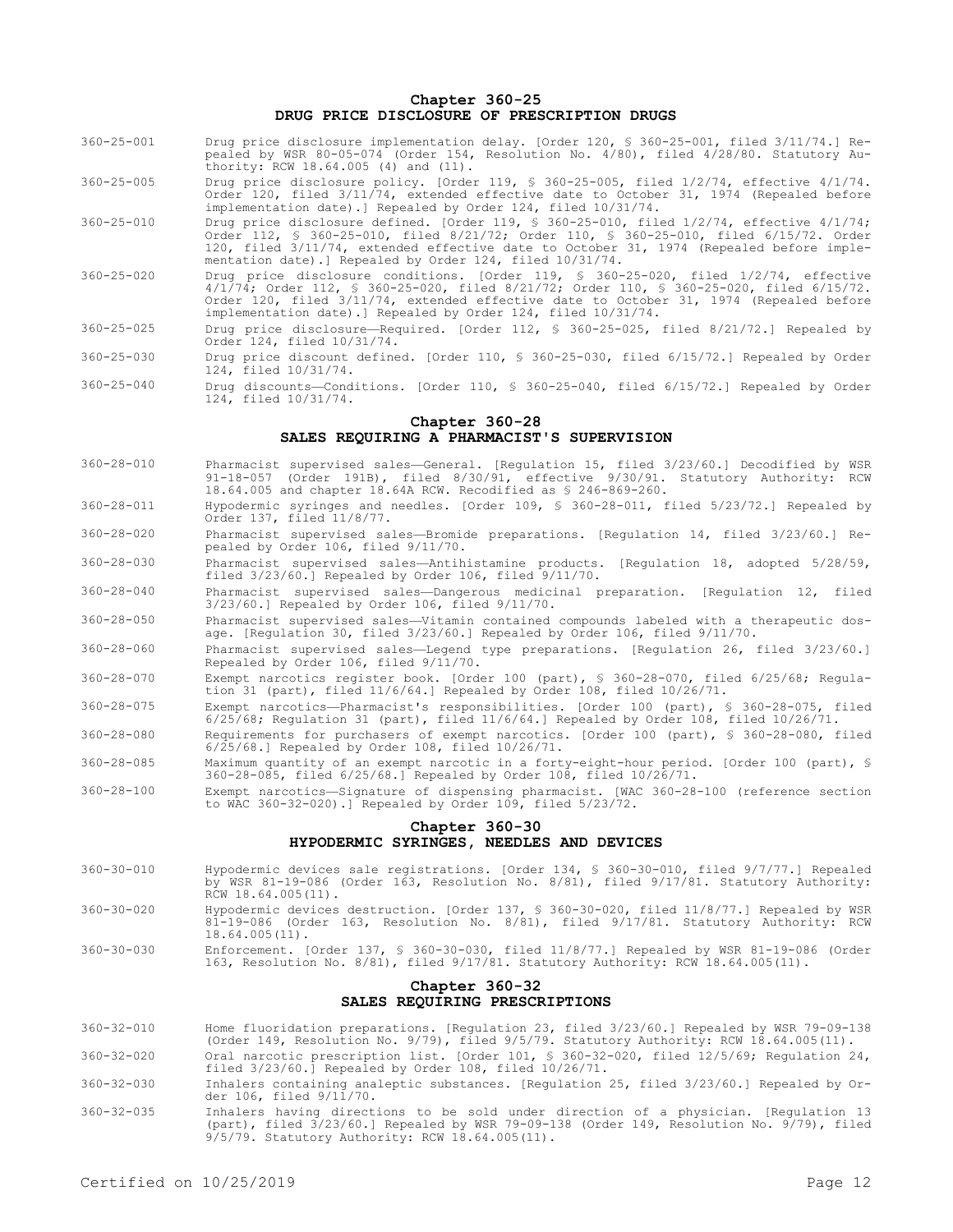- 360-32-040 Hallucinogenic drugs. [Regulation 46, filed 12/1/65 and Emergency Order 46, filed 10/5/65.] Repealed by Order 108, filed 10/26/71.
- 360-32-045 Ephedrine prescription restrictions. [Order 132, § 360-32-045, filed 5/4/77; Order 128, § 360-32-045, filed 5/19/76.] Repealed by WSR 79-09-138 (Order 149, Resolution No. 9/79), filed 9/5/79. Statutory Authority: RCW 18.64.005(11).
- 360-32-050 Identification of legend drugs for purposes of chapter 69.41 RCW. [Statutory Authority: RCW 18.64.005 and 69.44.075 [69.41.075]. WSR 85-18-091 (Order 196), § 360-32-050, filed 9/4/85. Statutory Authority: RCW 18.64.005 and 69.41.075. WSR 83-20-053 (Order 176), § 360-32-050, filed 9/29/83. Statutory Authority: RCW 69.41.075. WSR 81-10-025 (Order 160), § 360-32-050, filed 4/28/81. Statutory Authority: 1979 1st ex. s. c 139. WSR 79-09-138 (Order 149, Resolution No. 9/79), § 360-32-050, filed 9/5/79.] Decodified by WSR 91-18-057 (Order 191B), filed 8/30/91, effective 9/30/91. Statutory Authority: RCW 18.64.005 and chapter 18.64A RCW. Recodified as § 246-883-020.
- 360-32-055 Ephedrine prescription restrictions. [Statutory Authority: RCW 18.64.005(11) and 69.41.075. WSR 82-06-042 (Order 165), § 360-32-055, filed 3/2/82. Statutory Authority: RCW 69.41.075. WSR 81-10-025 (Order 160), § 360-32-055, filed 4/28/81. Statutory Authority: 1979 1st ex. s. c 139. WSR 79-09-138 (Order 149, Resolution No. 9/79), § 360-32-055, filed 9/5/79.] Decodified by WSR 91-18-057 (Order 191B), filed 8/30/91, effective 9/30/91. Statutory Authority: RCW 18.64.005 and chapter 18.64A RCW. Recodified as § 246-883-030.
- 360-32-060 Regulated steroids. [Statutory Authority: RCW 18.64.005. WSR 89-22-048, § 360-32-060, filed 10/30/89, effective 11/30/89.] Decodified by WSR 91-18-057 (Order 191B), filed 8/30/91, effective 9/30/91. Statutory Authority: RCW 18.64.005 and chapter 18.64A RCW. Recodified as § 246-883-040.

## **Chapter 360-33**

#### **IDENTIFICATION OF LEGEND DRUGS—IMPRINTS, MARKINGS, AND LABELING**

360-33-050 Drug imprint information provided by manufacturers and distributors. [Statutory Authority: RCW 18.64.005 and 69.41.240. WSR 83-10-013 (Order 174), § 360-33-050, filed 4/26/83.] Decodified by WSR 91-18-057 (Order 191B), filed 8/30/91, effective 9/30/91. Statutory Authority: RCW 18.64.005 and chapter 18.64A RCW. Recodified as § 246-885-020.

## **Chapter 360-34 DRUG TREATMENT AND MAINTENANCE PROGRAMS**

- 360-34-010 Methadone maintenance program. [Order 106, § 360-34-010, filed 6/3/71.] Repealed by Order 114, filed 6/28/73. Repealed second time by Order 121, filed 8/8/74.
- 360-34-020 Methadone withdrawal programs. [Order 106, § 360-34-020, filed 6/3/71.] Repealed by Order 114, filed 6/28/73. Repealed second time by Order 121, filed 8/8/74.

## **Chapter 360-35 ANIMAL CONTROL—LEGEND DRUGS**

- 360-35-010 Purpose. [Statutory Authority: RCW 18.64.005. WSR 91-04-056 (Order 140B), § 360-35-010, filed 2/4/91, effective 3/7/91.] Decodified by WSR 91-18-057 (Order 191B), filed 8/30/91, effective 9/30/91. Statutory Authority: RCW 18.64.005 and 18.64A RCW. Recodified as § 246-886-001.
- 360-35-020 Definitions. [Statutory Authority: RCW 18.64.005. WSR 91-04-056 (Order 140B), § 360-35-020, filed 2/4/91, effective 3/7/91.] Decodified by WSR 91-18-057 (Order 191B), filed 8/30/91, effective 9/30/91. Statutory Authority: RCW 18.64.005 and 18.64A RCW. Recodified as § 246-886-010.
- 360-35-030 Registration. [Statutory Authority: RCW 18.64.005. WSR 91-04-056 (Order 140B), § 360-35-030, filed 2/4/91, effective 3/7/91.] Decodified by WSR 91-18-057 (Order 191B), filed 8/30/91, effective 9/30/91. Statutory Authority: RCW 18.64.005 and 18.64A RCW. Recodified as § 246-886-020.
- 360-35-040 Approved legend drugs. [Statutory Authority: RCW 18.64.005. WSR 91-04-056 (Order 140B), § 360-35-040, filed 2/4/91, effective 3/7/91.] Decodified by WSR 91-18-057 (Order 191B), filed 8/30/91, effective 9/30/91. Statutory Authority: RCW 18.64.005 and 18.64A RCW. Recodified as § 246-886-030.
- 360-35-050 Training of personnel. [Statutory Authority: RCW 18.64.005. WSR 91-04-056 (Order 140B), § 360-35-050, filed 2/4/91, effective 3/7/91.] Decodified by WSR 91-18-057 (Order 191B), filed 8/30/91, effective 9/30/91. Statutory Authority: RCW 18.64.005 and 18.64A RCW. Recodified as § 246-886-040.
- 360-35-060 Legend drug administration. [Statutory Authority: RCW 18.64.005. WSR 91-04-056 (Order 140B), § 360-35-060, filed 2/4/91, effective 3/7/91.] Decodified by WSR 91-18-057 (Order 191B), filed 8/30/91, effective 9/30/91. Statutory Authority: RCW 18.64.005 and 18.64A RCW. Recodified as § 246-886-050.
- 360-35-070 Responsible individuals. [Statutory Authority: RCW 18.64.005. WSR 91-04-056 (Order 140B), § 360-35-070, filed 2/4/91, effective 3/7/91.] Decodified by WSR 91-18-057 (Order 191B), filed 8/30/91, effective 9/30/91. Statutory Authority: RCW 18.64.005 and 18.64A RCW. Recodified as § 246-886-060.
- 360-35-080 Notification. [Statutory Authority: RCW 18.64.005. WSR 91-04-056 (Order 140B), § 360-35-080, filed 2/4/91, effective 3/7/91.] Decodified by WSR 91-18-057 (Order 191B), filed 8/30/91, effective 9/30/91. Statutory Authority: RCW 18.64.005 and 18.64A RCW. Recodified as § 246-886-070.
- 360-35-090 Recordkeeping and reports. [Statutory Authority: RCW 18.64.005. WSR 91-04-056 (Order 140B), § 360-35-090, filed 2/4/91, effective 3/7/91.] Decodified by WSR 91-18-057 (Order 191B), filed 8/30/91, effective 9/30/91. Statutory Authority: RCW 18.64.005 and 18.64A RCW. Recodified as § 246-886-080.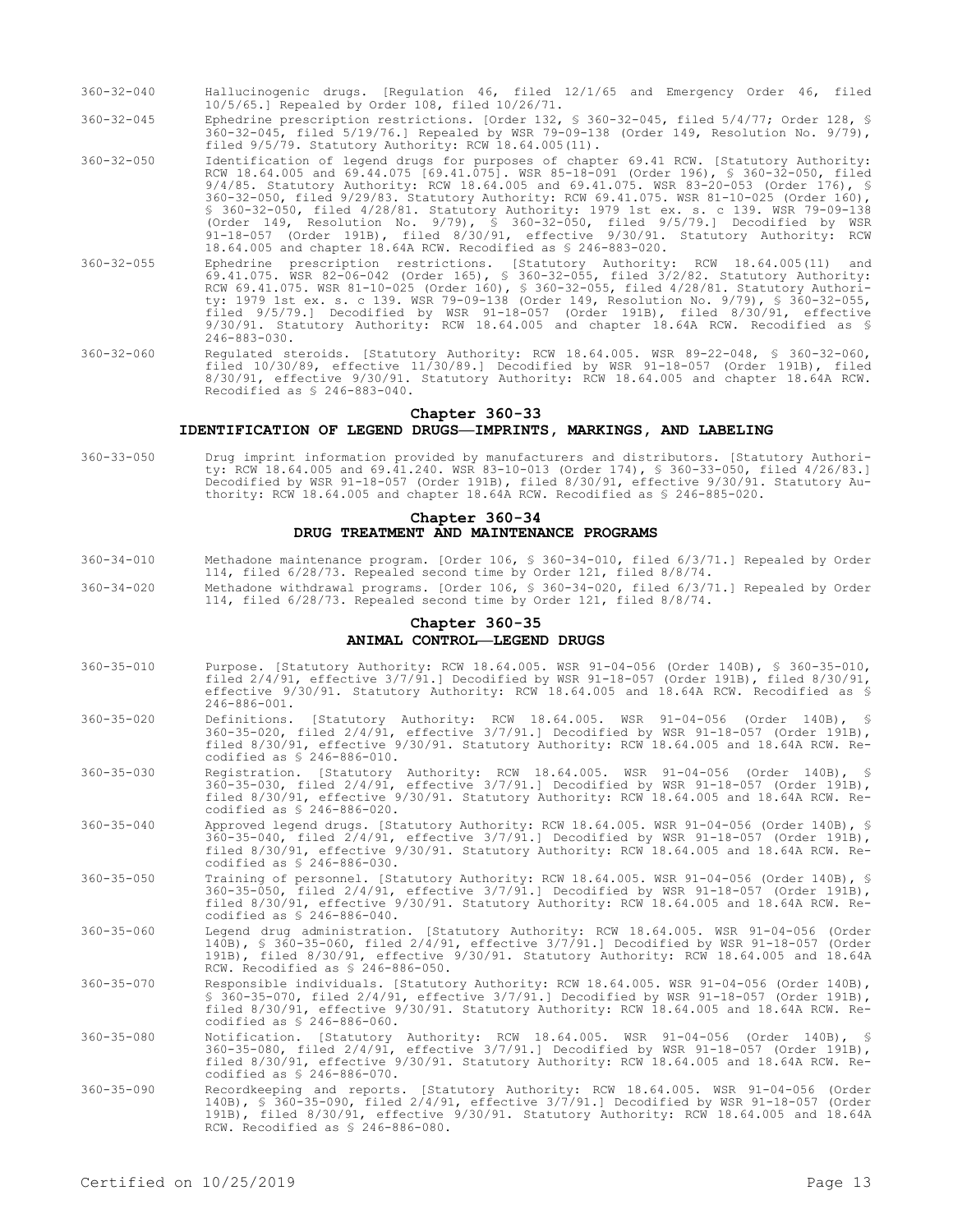- 360-35-100 Drug storage. [Statutory Authority: RCW 18.64.005. WSR 91-04-056 (Order 140B), § 360-35-100, filed 2/4/91, effective 3/7/91.] Decodified by WSR 91-18-057 (Order 191B), filed 8/30/91, effective 9/30/91. Statutory Authority: RCW 18.64.005 and 18.64A RCW. Recodified as § 246-886-090.
- 360-35-110 Violations. [Statutory Authority: RCW 18.64.005. WSR 91-04-056 (Order 140B), § 360-35-110, filed 2/4/91, effective 3/7/91.] Decodified by WSR 91-18-057 (Order 191B), filed 8/30/91, effective 9/30/91. Statutory Authority: RCW 18.64.005 and 18.64A RCW. Recodified as § 246-886-100.

#### **Chapter 360-36**

## **REGULATIONS IMPLEMENTING THE UNIFORM CONTROLLED SUBSTANCES ACT**

- 360-36-010 Uniform Controlled Substances Act. [Statutory Authority: RCW 69.50.201. WSR 89-17-023 (Order 226), § 360-36-010, filed 8/8/89, effective 9/8/89. Statutory Authority: RCW 69.50.301. WSR 87-10-029 (Order 206), § 360-36-010, filed 5/1/87. Statutory Authority: RCW 18.64.005(4). WSR 85-06-010 (Order 193), § 360-36-010, filed 2/22/85. Statutory Authority: RCW 69.50.301. WSR 80-05-074 (Order 154, Resolution No. 4/80), § 360-36-010, filed 4/28/80; WSR 79-10-007 (Order 151, Resolution No. 9/79), § 360-36-010, filed 9/6/79. Statutory Authority: RCW 69.50.301 and chapter 69.50 RCW. WSR 78-02-070 (Order 140), § 360-36-010, filed 1/25/78; Order 132, § 360-36-010, filed 5/4/77; Order 108, § 360-36-010, filed 10/26/71.] Decodified by WSR 91-18-057 (Order 191B), filed 8/30/91, effective 9/30/91. Statutory Authority: RCW 18.64.005 and chapter 18.64A RCW. Recodified as  $$246-887-020.$
- 360-36-020 Dispensing Schedule V controlled substances. [Statutory Authority: RCW 18.64.005, 18.81.080 and 42.17.290. WSR 83-01-083 (Order 171), § 360-36-020, filed 12/17/82. Statutory Authority: RCW 18.64.005 and 69.41.075. WSR 82-19-022 (Order 169), § 360-36-020, filed 9/8/82; Order 108, § 360-36-020, filed 10/26/71.] Decodified by WSR 91-18-057 (Order 191B), filed 8/30/91, effective 9/30/91. Statutory Authority: RCW 18.64.005 and chapter 18.64A RCW. Recodified as § 246-887-030.
- 360-36-100 Additional Schedule I substances. [Order 142, § 360-36-100, filed 12/9/77; Order 126, § 360-36-100, filed 5/21/75.] Repealed by WSR 80-14-012 (Order 157, Resolution No. 9/80), filed 9/22/80. Statutory Authority: RCW 69.41.180.
- 360-36-110 Additional Schedule II substances. [Statutory Authority: RCW 18.64.005(9) and 69.50.201. WSR 79-02-060 (Order 146, Resolution No. 2-79), § 360-36-110, filed 2/1/79; Order 142, § 360-36-110, filed 12/9/77.] Repealed by WSR 80-14-012 (Order 157, Resolution No. 9/80), filed 9/22/80. Statutory Authority: RCW 69.41.180.
- 360-36-115 Designation of nonnarcotic stimulant drugs for purposes of RCW 69.50.402 (a)(3). [Statutory Authority: RCW 69.50.201. WSR 79-08-069 (Order 148, Resolution No. 7-79), § 360-36-115, filed 7/24/79.] Decodified by WSR 91-18-057 (Order 191B), filed 8/30/91, effective 9/30/91. Statutory Authority: RCW 18.64.005 and chapter 18.64A RCW. Recodified as § 246-887-040.
- 360-36-120 Additional Schedule III substances. [Statutory Authority: RCW 18.64.005(9) and 69.50.201. WSR 79-02-060 (Order 146, Resolution No. 2-79), § 360-36-120, filed 2/1/79; Order 142, § 360-36-120, filed 12/9/77.] Repealed by WSR 80-14-012 (Order 157, Resolution No. 9/80), filed 9/22/80. Statutory Authority: RCW 69.41.180.
- 360-36-130 Additional Schedule IV substances. [Statutory Authority: RCW 69.50.201. WSR 79-04-048 (Order 147, Resolution No. 3-79), § 360-36-130, filed 3/27/79. Statutory Authority: RCW 18.64.005(9) and 69.50.201. WSR 79-02-060 (Order 146, Resolution No. 2-79), § 360-36-130, filed 2/1/79; Order 142, § 360-36-130, filed 12/9/77.] Repealed by WSR 80-14-012 (Order 157, Resolution No. 9/80), filed 9/22/80. Statutory Authority: RCW 69.41.180.
- 360-36-140 Additional Schedule V substances. [Statutory Authority: RCW 18.64.005(9) and 69.50.201. WSR 79-02-060 (Order 146, Resolution No. 2-79), § 360-36-140, filed 2/1/79; Order 142, § 360-36-140, filed 12/9/77.] Repealed by WSR 80-14-012 (Order 157, Resolution No. 9/80), filed 9/22/80. Statutory Authority: RCW 69.41.180.
- 360-36-150 Rescheduled substances. [Order 142, § 360-36-150, filed 12/9/77.] Repealed by WSR 79-02-060 (Order 146, Resolution No. 2-79), filed 2/1/79. Statutory Authority: RCW 18.64.005(9) and 69.50.201.
- 360-36-160 Placement of phencyclidine in Schedule II. [Statutory Authority: RCW 69.50.201. WSR 78-05-048 (Order 144, Resolution No. 12-78), § 360-36-160, filed 4/24/78.] Repealed by WSR 79-02-060 (Order 146, Resolution No. 2-79), filed 2/1/79. Statutory Authority: RCW 18.64.005(9) and 69.50.201.
- 360-36-170 Placement of lorazepam in Schedule IV. [Statutory Authority: RCW 69.50.201. WSR 78-05-048 (Order 144, Resolution No. 12-78), § 360-36-170, filed 4/24/78.] Repealed by WSR 79-02-060 (Order 146, Resolution No. 2-79), filed 2/1/79. Statutory Authority: RCW 18.64.005(9) and 69.50.201.
- 360-36-210 Sodium pentobarbital for animal euthanasia. [Statutory Authority: RCW 69.50.201. WSR 89-17-023 (Order 226), § 360-36-210, filed 8/8/89, effective 9/8/89; Order 138, § 360-36-210, filed 11/8/77.] Decodified by WSR 91-18-057 (Order 191B), filed 8/30/91, effective 9/30/91. Statutory Authority: RCW 18.64.005 and chapter 18.64A RCW. Recodified as  $$246-887-050.$
- 360-36-220 Product restrictions. [Statutory Authority: RCW 18.64.005(11) and 69.50.301. WSR 79-10-006 (Order 150, Resolution No. 9/79), § 360-36-220, filed 9/6/79; Order 138, § 360-36-220, filed 11/8/77.] Repealed by WSR 89-17-023 (Order 226), filed 8/8/89, effec-tive 9/8/89. Statutory Authority: RCW 69.50.201.
- 360-36-230 Registration. [Statutory Authority: RCW 69.50.301. WSR 80-05-074 (Order 154, Resolution<br>No. 4/80), § 360-36-230, filed 4/28/80. Statutory Authority: RCW 18.64.005(11) and<br>69.50.301. WSR 79-10-006 (Order 150, Res Order 138, § 360-36-230, filed 11/8/77.] Repealed by WSR 85-06-010 (Order 193), filed 2/22/85. Statutory Authority: RCW 18.64.005.
- 360-36-240 Storage. [Order 138, § 360-36-240, filed 11/8/77.] Repealed by WSR 89-17-023 (Order 226), filed 8/8/89, effective 9/8/89. Statutory Authority: RCW 69.50.201.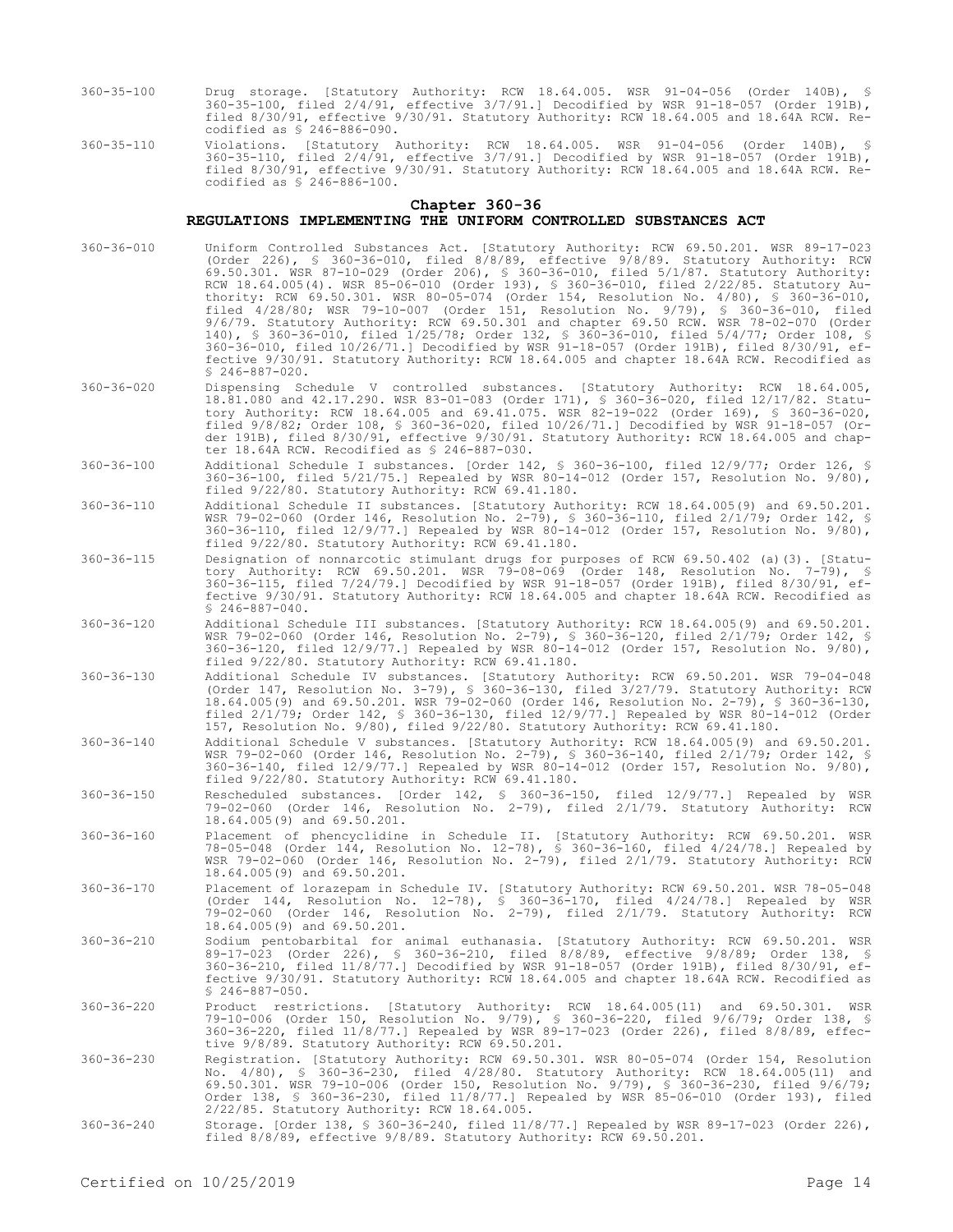- 360-36-250 Sodium pentobarbital administration. [Statutory Authority: RCW 69.50.201. WSR 89-17-023 (Order 226), § 360-36-250, filed 8/8/89, effective 9/8/89; Order 138, § 360-36-250, filed 11/8/77.] Decodified by WSR 91-18-057 (Order 191B), filed 8/30/91, effective 9/30/91. Statutory Authority: RCW 18.64.005 and chapter 18.64A RCW. Recodified as § 246-887-060.
- 360-36-260 Sodium pentobarbital records and reports. [Statutory Authority: RCW 69.50.201. WSR 89-17-023 (Order 226), § 360-36-260, filed 8/8/89, effective 9/8/89; Order 138, § 360-36-260, filed 11/8/77.] Decodified by WSR 91-18-057 (Order 191B), filed 8/30/91, effective 9/30/91. Statutory Authority: RCW 18.64.005 and chapter 18.64A RCW. Recodified as  $$246-887-070.$
- 360-36-270 Sodium pentobarbital registration disciplinary action. [Statutory Authority: RCW 69.50.201. WSR 89-17-023 (Order 226), § 360-36-270, filed 8/8/89, effective 9/8/89; Order 138, § 360-36-270, filed 11/8/77.] Decodified by WSR 91-18-057 (Order 191B), filed 8/30/91, effective 9/30/91. Statutory Authority: RCW 18.64.005 and chapter 18.64A RCW. Recodified as § 246-887-080.
- 360-36-400 Authority to control. [Statutory Authority: RCW 69.50.201, 69.50.203, 69.50.205, 69.50.207, 69.50.209 and 69.50.211. WSR 84-22-062 (Order 190), § 360-36-400, filed 11/7/84.] Decodified by WSR 91-18-057 (Order 191B), filed 8/30/91, effective 9/30/91. Statutory Authority: RCW 18.64.005 and chapter 18.64A RCW. Recodified as § 246-887-090.
- 360-36-410 Schedule I. [Statutory Authority: RCW 69.50.201. WSR 89-17-023 (Order 226), § 360-36-410, filed 8/8/89, effective 9/8/89; WSR 86-16-057 (Order 200), § 360-36-410, filed 8/1/86. Statutory Authority: RCW 69.50.201, 69.50.203, 69.50.205, 69.50.207, 69.50.209 and 69.50.211. WSR 84-22-062 (Order 190), § 360-36-410, filed 11/7/84.] Decodified by WSR 91-18-057 (Order 191B), filed 8/30/91, effective 9/30/91. Statutory Authority: RCW 18.64.005 and chapter 18.64A RCW. Recodified as § 246-887-100.
- 360-36-411 Adding MPPP to Schedule I. [Statutory Authority: RCW 18.64.005 and 69.44.075 [69.41.075]. WSR 85-18-091 (Order 196), § 360-36-411, filed 9/4/85.] Decodified by WSR 91-18-057 (Order 191B), filed 8/30/91, effective 9/30/91. Statutory Authority: RCW 18.64.005 and chapter 18.64A RCW. Recodified as § 246-887-110.
- 360-36-412 Adding PEPAP to Schedule I. [Statutory Authority: RCW 18.64.005 and 69.44.075 [69.41.075]. WSR 85-18-091 (Order 196), § 360-36-412, filed 9/4/85.] Decodified by WSR 91-18-057 (Order 191B), filed 8/30/91, effective 9/30/91. Statutory Authority: RCW 18.64.005 and chapter 18.64A RCW. Recodified as § 246-887-120.
- 360-36-413 Adding MDMA to Schedule I. [Statutory Authority: RCW 18.64.005 and 69.44.075 [69.41.075]. WSR 85-18-091 (Order 196), § 360-36-413, filed 9/4/85.] Decodified by WSR 91-18-057 (Order 191B), filed 8/30/91, effective 9/30/91. Statutory Authority: RCW 18.64.005 and chapter 18.64A RCW. Recodified as § 246-887-130.
- 360-36-420 Schedule II. [Statutory Authority: RCW 69.50.201. WSR 89-17-023 (Order 226), § 360-36-420, filed 8/8/89, effective 9/8/89; WSR 86-16-057 (Order 200), § 360-36-420, filed 8/1/86. Statutory Authority: RCW 69.50.201, 69.50.203, 69.50.205, 69.50.207, 69.50.209 and 69.50.211. WSR 84-22-062 (Order 190), § 360-36-420, filed 11/7/84.] Decodified by WSR 91-18-057 (Order 191B), filed 8/30/91, effective 9/30/91. Statutory Authority: RCW 18.64.005 and chapter 18.64A RCW. Recodified as § 246-887-140.
- 360-36-425 Schedule II immediate precursors. [Statutory Authority: RCW 18.64.005. WSR 88-11-007 (Order 214), § 360-36-425, filed 5/9/88. Statutory Authority: RCW 18.64.005(11). WSR 88-06-060 (Order 211), § 360-36-425, filed 3/2/88.] Decodified by WSR 91-18-057 (Order 191B), filed 8/30/91, effective 9/30/91. Statutory Authority: RCW 18.64.005 and chapter 18.64A RCW. Recodified as § 246-887-150.
- 360-36-430 Schedule III. [Statutory Authority: RCW 69.50.201. WSR 89-17-023 (Order 226), § 360-36-430, filed 8/8/89, effective 9/8/89. Statutory Authority: RCW 69.50.201, 69.50.203, 69.50.205, 69.50.207, 69.50.209 and 69.50.211. WSR 84-22-062 (Order 190), § 360-36-430, filed 11/7/84.] Decodified by WSR 91-18-057 (Order 191B), filed 8/30/91, effective 9/30/91. Statutory Authority: RCW 18.64.005 and chapter 18.64A RCW. Recodified as § 246-887-160.
- 360-36-440 Schedule IV. [Statutory Authority: RCW 69.50.201. WSR 89-17-023 (Order 226), § 360-36-440, filed 8/8/89, effective 9/8/89. Statutory Authority: RCW 69.50.201, 69.50.203, 69.50.205, 69.50.207, 69.50.209 and 69.50.211. WSR 84-22-062 (Order 190), § 360-36-440, filed 11/7/84.] Decodified by WSR 91-18-057 (Order 191B), filed 8/30/91, effective 9/30/91. Statutory Authority: RCW 18.64.005 and chapter 18.64A RCW. Recodified as § 246-887-170.
- 360-36-450 Schedule V. [Statutory Authority: RCW 69.50.201, 69.50.203, 69.50.205, 69.50.207, 69.50.209 and 69.50.211. WSR 84-22-062 (Order 190), § 360-36-450, filed 11/7/84.] Decodified by WSR 91-18-057 (Order 191B), filed 8/30/91, effective 9/30/91. Statutory Authority: RCW 18.64.005 and chapter 18.64A RCW. Recodified as § 246-887-180.
- 360-36-451 Adding buprenorphine to Schedule V. [Statutory Authority: RCW 18.64.005 and 69.44.075 [69.41.075]. WSR 85-18-091 (Order 196), § 360-36-451, filed 9/4/85.] Decodified by WSR 91-18-057 (Order 191B), filed 8/30/91, effective 9/30/91. Statutory Authority: RCW 18.64.005 and chapter 18.64A RCW. Recodified as § 246-887-190.
- 360-36-500 Other controlled substance registrants—Requirements. [Statutory Authority: RCW 69.50.201. WSR 89-17-023 (Order 226), § 360-36-500, filed 8/8/89, effective 9/8/89.] Decodified by WSR 91-18-057 (Order 191B), filed 8/30/91, effective 9/30/91. Statutory Authority: RCW 18.64.005 and chapter 18.64A RCW. Recodified as § 246-887-200.

## **Chapter 360-38 PRECURSOR SUBSTANCE CONTROL**

- 360-38-010 Precursor substance defined. [Statutory Authority: 1988 c 147 § 5. WSR 88-14-096 (Order 218), § 360-38-010, filed 7/6/88.] Decodified by WSR 91-18-057 (Order 191B), filed 8/30/91, effective 9/30/91. Statutory Authority: RCW 18.64.005 and chapter 18.64A RCW. Recodified as § 246-889-020.
- 360-38-020 Reports of precursor receipt. [Statutory Authority: 1988 c 147 § 5. WSR 88-14-096 (Order 218), § 360-38-020, filed 7/6/88.] Decodified by WSR 91-18-057 (Order 191B), filed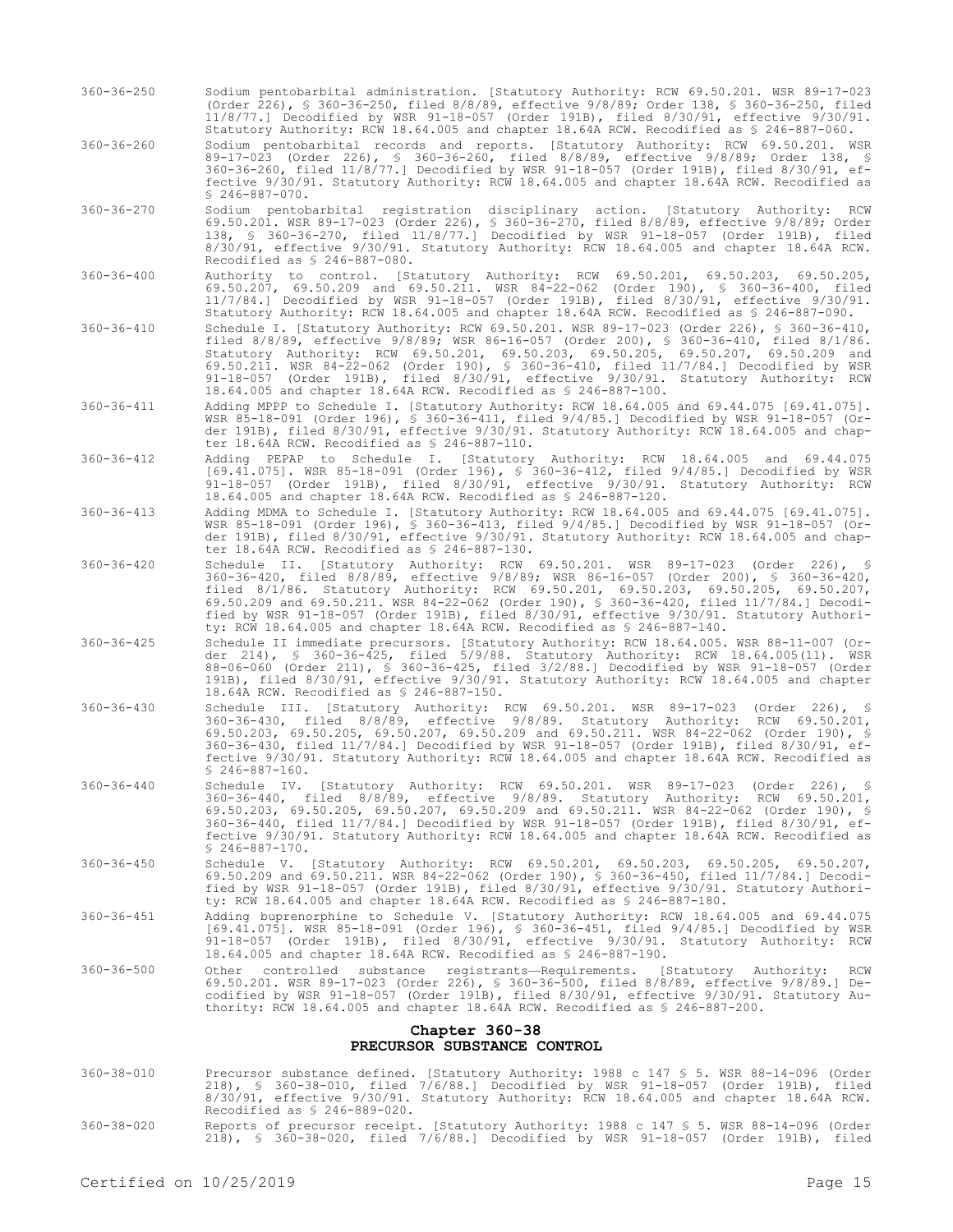8/30/91, effective 9/30/91. Statutory Authority: RCW 18.64.005 and chapter 18.64A RCW. Recodified as § 246-889-030.

360-38-030 Monthly reporting option. [Statutory Authority: 1988 c 147 § 5. WSR 88-14-096 (Order 218), § 360-38-030, filed 7/6/88.] Decodified by WSR 91-18-057 (Order 191B), filed 8/30/91, effective 9/30/91. Statutory Authority: RCW 18.64.005 and chapter 18.64A RCW. Recodified as § 246-889-040.

## **Chapter 360-40 PROPHYLACTICS**

- 360-40-010 Definitions. [Statutory Authority: RCW 18.64.005 and 69.040.730 [69.04.730]. WSR 85-06-010 (Order 193), § 360-40-010, filed 2/22/85. Statutory Authority: RCW 18.64.005, 18.81.080 and 42.17.290. WSR 83-01-083 (Order 171), § 360-40-010, filed 12/17/82; Order 108, § 360-40-010, filed 10/26/71.] Decodified by WSR 91-18-057 (Order 191B), filed 8/30/91, effective 9/30/91. Statutory Authority: RCW 18.64.005 and chapter 18.64A RCW. Recodified as § 246-891-010.
- 360-40-020 Application for license. [Statutory Authority: RCW 18.64.005, 18.81.080 and 42.17.290. WSR 83-01-083 (Order 171), § 360-40-020, filed 12/17/82.] Repealed by WSR 85-06-010 (Order 193), filed 2/22/85. Statutory Authority: RCW 18.64.005 and 69.040.730 [69.04.730].
- 360-40-030 Display of licenses and identification. [Statutory Authority: RCW 18.64.005, 18.81.080 and 42.17.290. WSR 83-01-083 (Order 171), § 360-40-030, filed 12/17/82.] Repealed by WSR 85-06-010 (Order 193), filed 2/22/85. Statutory Authority: RCW 18.64.005 and 69.040.730 [69.04.730].
- 360-40-040 Conditions for the sale of condoms. [Statutory Authority: RCW 18.64.005. WSR 88-20-038 (Order 219), § 360-40-040, filed 9/30/88. Statutory Authority: RCW 18.64.005 and 69.040.730 [69.04.730]. WSR 85-06-010 (Order 193), § 360-40-040, filed 2/22/85. Statutory Authority: RCW 18.64.005, 18.81.080 and 42.17.290. WSR 83-01-083 (Order 171), § 360-40-040, filed 12/17/82.] Decodified by WSR 91-18-057 (Order 191B), filed 8/30/91, effective 9/30/91. Statutory Authority: RCW 18.64.005 and chapter 18.64A RCW. Recodified as  $$246-891-020.$
- 360-40-050 List of approved condoms. [Statutory Authority: RCW 18.64.005, 18.81.080 and 42.17.290. WSR 83-01-083 (Order 171), § 360-40-050, filed 12/17/82.] Repealed by WSR 85-06-010 (Order 193), filed 2/22/85. Statutory Authority: RCW 18.64.005 and 69.040.730 [69.04.730].
- 360-40-060 Submission of condoms for testing. [Statutory Authority: RCW 18.64.005, 18.81.080 and 42.17.290. WSR 83-01-083 (Order 171), § 360-40-060, filed 12/17/82.] Repealed by WSR 85-06-010 (Order 193), filed 2/22/85. Statutory Authority: RCW 18.64.005 and 69.040.730 [69.04.730].
- 360-40-070 Condom standards. [Statutory Authority: RCW 18.64.005 and 69.040.730 [69.04.730]. WSR 85-06-010 (Order 193), § 360-40-070, filed 2/22/85. Statutory Authority: RCW 18.64.005, 18.81.080 and 42.17.290. WSR 83-01-083 (Order 171), § 360-40-070, filed 12/17/82.] Decodified by WSR 91-18-057 (Order 191B), filed 8/30/91, effective 9/30/91. Statutory Authority: RCW 18.64.005 and chapter 18.64A RCW. Recodified as § 246-891-030.
- 360-40-080 Suspension or revocation of prophylactic licenses. [Statutory Authority: RCW 18.64.005, 18.81.080 and 42.17.290. WSR 83-01-083 (Order 171), § 360-40-080, filed 12/17/82.] Repealed by WSR 85-06-010 (Order 193), filed 2/22/85. Statutory Authority: RCW 18.64.005 and 69.040.730 [69.04.730].

#### **Chapter 360-44**

## **PUBLIC RECORDS ACCESS PURSUANT TO INITIATIVE 276**

- 360-44-010 Purpose. [Statutory Authority: RCW 42.17.250. WSR 89-09-020 (Order 224), § 360-44-010, filed 4/12/89; Order 113, § 360-44-010, filed 4/27/73.] Decodified by WSR 91-18-057 (Order 191B), filed 8/30/91, effective 9/30/91. Statutory Authority: RCW 18.64.005 and chapter 18.64A RCW. Recodified as § 246-893-001. 360-44-020 Definitions. [Statutory Authority: RCW 18.64.005, 18.81.080 and 42.17.290. WSR 83-01-083 (Order 171), § 360-44-020, filed 12/17/82; Order 113, § 360-44-020, filed 4/27/73.] Decodified by WSR 91-18-057 (Order 191B), filed 8/30/91, effective 9/30/91. Statutory Authority: RCW 18.64.005 and chapter 18.64A RCW. Recodified as § 246-893-010. 360-44-030 Description of central and field organization of the board. [Order 113, § 360-44-030, filed 4/27/73.] Decodified by WSR 91-18-057 (Order 191B), filed 8/30/91, effective 9/30/91. Statutory Authority: RCW 18.64.005 and chapter 18.64A RCW. Recodified as § 246-893-020. 360-44-040 Operations and procedures. [Statutory Authority: RCW 42.17.250. WSR 89-09-020 (Order 224), § 360-44-040, filed 4/12/89. Statutory Authority: RCW 18.64.005, 18.81.080 and 42.17.290. WSR 83-01-083 (Order 171), § 360-44-040, filed 12/17/82; Order 113, § 360-44-040, filed 4/27/73.] Decodified by WSR 91-18-057 (Order 191B), filed 8/30/91, effective 9/30/91. Statutory Authority: RCW 18.64.005 and chapter 18.64A RCW. Recodified as § 246-893-030. 360-44-050 Public records available. [Statutory Authority: RCW 42.17.250. WSR 89-09-020 (Order 224),
	- § 360-44-050, filed 4/12/89; Order 113, § 360-44-050, filed 4/27/73.] Decodified by WSR 91-18-057 (Order 191B), filed 8/30/91, effective 9/30/91. Statutory Authority: RCW 18.64.005 and chapter 18.64A RCW. Recodified as § 246-893-040.
- 360-44-060 Public records officer. [Statutory Authority: RCW 42.17.250. WSR 89-09-020 (Order 224), § 360-44-060, filed 4/12/89; Order 113, § 360-44-060, filed 4/27/73.] Decodified by WSR 91-18-057 (Order 191B), filed 8/30/91, effective 9/30/91. Statutory Authority: RCW 18.64.005 and chapter 18.64A RCW. Recodified as § 246-893-050.
- 360-44-070 Office hours. [Order 113, § 360-44-070, filed 4/27/73.] Decodified by WSR 91-18-057 (Order 191B), filed 8/30/91, effective 9/30/91. Statutory Authority: RCW 18.64.005 and chapter 18.64A RCW. Recodified as § 246-893-060.
- 360-44-080 Requests for public records. [Statutory Authority: RCW 42.17.250. WSR 89-09-020 (Order 224), § 360-44-080, filed 4/12/89; Order 113, § 360-44-080, filed 4/27/73.] Decodified by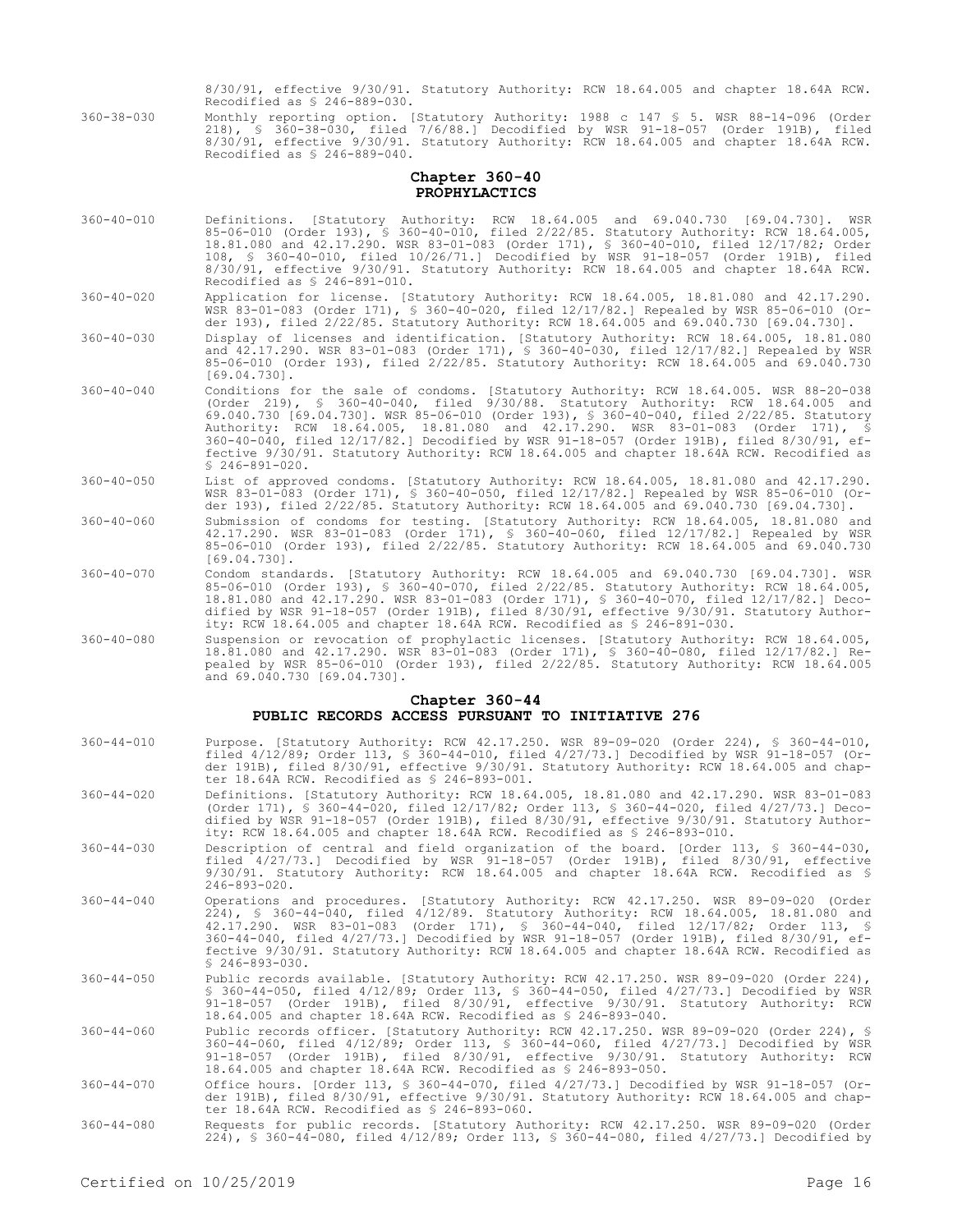|            |  |  |  |                                                                  | WSR 91-18-057 (Order 191B), filed 8/30/91, effective 9/30/91. Statutory Authority: RCW                                                                                                                                                                                              |  |
|------------|--|--|--|------------------------------------------------------------------|-------------------------------------------------------------------------------------------------------------------------------------------------------------------------------------------------------------------------------------------------------------------------------------|--|
|            |  |  |  | 18.64.005 and chapter 18.64A RCW. Recodified as $$246-893-070$ . |                                                                                                                                                                                                                                                                                     |  |
| $11 - 000$ |  |  |  |                                                                  | $Convin \alpha$ $[C+11+011]$ $\lambda_{11}$ $\lambda_{12}$ $\lambda_{13}$ $\lambda_{14}$ $\lambda_{15}$ $\lambda_{17}$ $\lambda_{18}$ $\lambda_{19}$ $\lambda_{10}$ $\alpha_{10}$ $\alpha_{10}$ $\alpha_{10}$ $\alpha_{10}$ $\alpha_{10}$ $\alpha_{11}$ $\alpha_{12}$ $\alpha_{13}$ |  |

- 360-44-090 Copying. [Statutory Authority: RCW 42.17.250. WSR 89-09-020 (Order 224), § 360-44-090, filed 4/12/89; Order 113, § 360-44-090, filed 4/27/73.] Decodified by WSR 91-18-057 (Order 191B), filed 8/30/91, effective 9/30/91. Statutory Authority: RCW 18.64.005 and chapter 18.64A RCW. Recodified as § 246-893-080.
- 360-44-100 Exemptions. [Statutory Authority: RCW 42.17.250. WSR 89-09-020 (Order 224), § 360-44-100, filed 4/12/89; Order 113, § 360-44-100, filed 4/27/73.] Decodified by WSR 91-18-057 (Order 191B), filed 8/30/91, effective 9/30/91. Statutory Authority: RCW 18.64.005 and chapter 18.64A RCW. Recodified as § 246-893-090.
- 360-44-110 Review of denials of public records requests. [Order 113, § 360-44-110, filed 4/27/73.] Decodified by WSR 91-18-057 (Order 191B), filed 8/30/91, effective 9/30/91. Statutory Authority: RCW 18.64.005 and chapter 18.64A RCW. Recodified as § 246-893-100.
- 360-44-120 Protection of public records. [Order 113, § 360-44-120, filed 4/27/73.] Decodified by WSR 91-18-057 (Order 191B), filed 8/30/91, effective 9/30/91. Statutory Authority: RCW 18.64.005 and chapter 18.64A RCW. Recodified as § 246-893-110.
- 360-44-130 Index of public records available. [Statutory Authority: RCW 42.17.250. WSR 89-09-020 (Order 224), § 360-44-130, filed 4/12/89; Order 113, § 360-44-130, filed 4/27/73.] Decodified by WSR 91-18-057 (Order 191B), filed 8/30/91, effective 9/30/91. Statutory Authority: RCW 18.64.005 and chapter 18.64A RCW. Recodified as § 246-893-120.
- 360-44-140 Address where requests to be directed. [Statutory Authority: RCW 42.17.250. WSR 89-09-020 (Order 224), § 360-44-140, filed 4/12/89; Order 113, § 360-44-140, filed 4/27/73.] Decodified by WSR 91-18-057 (Order 191B), filed 8/30/91, effective 9/30/91. Statutory Authority: RCW 18.64.005 and chapter 18.64A RCW. Recodified as § 246-893-130.
- 360-44-150 Adoption of form. [Order 113, § 360-44-150, filed 4/27/73.] Decodified by WSR 91-18-057 (Order 191B), filed 8/30/91, effective 9/30/91. Statutory Authority: RCW 18.64.005 and chapter 18.64A RCW. Recodified as § 246-893-140.
- 360-44-990 Appendix A—Form. [Statutory Authority: RCW 42.17.250. WSR 89-09-020 (Order 224), § 360-44-990, filed 4/12/89; Order 113, Appendix A (codified as WAC 360-44-990), filed 4/27/73.] Decodified by WSR 91-18-057 (Order 191B), filed 8/30/91, effective 9/30/91. Statutory Authority: RCW 18.64.005 and chapter 18.64A RCW. Recodified as § 246-893-998.

## **Chapter 360-45 STATE ENVIRONMENTAL POLICY ACT EXEMPTION**

360-45-010 SEPA exemption. [Order 128, § 360-45-010, filed 5/19/76.] Decodified by WSR 91-18-057 (Order 191B), filed 8/30/91, effective 9/30/91. Statutory Authority: RCW 18.64.005 and chapter 18.64A RCW. Recodified as § 246-857-340.

#### **Chapter 360-46 GOOD MANUFACTURING PRACTICE FOR FINISHED PHARMACEUTICALS**

- 360-46-010 Definitions. [Statutory Authority: RCW 18.64.005. WSR 88-21-025 (Order 220), § 360-46-010, filed 10/10/88; Order 133, § 360-46-010, filed 8/4/77.] Decodified by WSR 91-18-057 (Order 191B), filed 8/30/91, effective 9/30/91. Statutory Authority: RCW 18.64.005 and chapter 18.64A RCW. Recodified as § 246-895-010.
- 360-46-020 Finished pharmaceuticals—Manufacturing practice. [Statutory Authority: RCW 18.64.005. WSR 88-21-025 (Order 220), § 360-46-020, filed 10/10/88; Order 133, § 360-46-020, filed 8/4/77.] Decodified by WSR 91-18-057 (Order 191B), filed 8/30/91, effective 9/30/91. Statutory Authority: RCW 18.64.005 and chapter 18.64A RCW. Recodified as § 246-895-020.
- 360-46-030 Personnel. [Statutory Authority: RCW 18.64.005. WSR 88-21-025 (Order 220), § 360-46-030, filed 10/10/88; Order 133, § 360-46-030, filed 8/4/77.] Decodified by WSR 91-18-057 (Order 191B), filed 8/30/91, effective 9/30/91. Statutory Authority: RCW 18.64.005 and chapter 18.64A RCW. Recodified as § 246-895-030.
- 360-46-040 Buildings or facilities. [Statutory Authority: RCW 18.64.005. WSR 88-21-025 (Order 220), § 360-46-040, filed 10/10/88; Order 133, § 360-46-040, filed 8/4/77.] Decodified by WSR 91-18-057 (Order 191B), filed 8/30/91, effective 9/30/91. Statutory Authority: RCW 18.64.005 and chapter 18.64A RCW. Recodified as § 246-895-040.
- 360-46-050 Equipment. [Statutory Authority: RCW 18.64.005. WSR 88-21-025 (Order 220), § 360-46-050, filed 10/10/88; Order 133, § 360-46-050, filed 8/4/77.] Decodified by WSR 91-18-057 (Order 191B), filed 8/30/91, effective 9/30/91. Statutory Authority: RCW 18.64.005 and chapter 18.64A RCW. Recodified as § 246-895-050.
- 360-46-060 Production and control procedures. [Statutory Authority: RCW 18.64.005. WSR 88-21-025 (Order 220), § 360-46-060, filed 10/10/88; Order 133, § 360-46-060, filed 8/4/77.] Decodified by WSR 91-18-057 (Order 191B), filed 8/30/91, effective 9/30/91. Statutory Authority: RCW 18.64.005 and chapter 18.64A RCW. Recodified as § 246-895-060.
- 360-46-070 Components. [Statutory Authority: RCW 18.64.005. WSR 88-21-025 (Order 220), § 360-46-070, filed 10/10/88; Order 133, § 360-46-070, filed 8/4/77.] Decodified by WSR 91-18-057 (Order 191B), filed 8/30/91, effective 9/30/91. Statutory Authority: RCW 18.64.005 and chapter 18.64A RCW. Recodified as § 246-895-070.
- 360-46-080 Product containers and their packaging material. [Order 133, § 360-46-080, filed 8/4/77.] Repealed by WSR 88-01-025 (Order 208), filed 12/9/87. Statutory Authority: RCW 18.64.005(11).
- 360-46-081 Component and drug product containers and closures. [Statutory Authority: RCW<br>18.64.005(11). WSR 88-01-025 (Order 208), § 360-46-081, filed 12/9/87.] Decodified by WSR<br>91-18-057 (Order 191B), filed 8/30/91, e 18.64.005 and chapter 18.64A RCW. Recodified as § 246-895-080.
- 360-46-082 Reuse of teat dip containers and closures. [Statutory Authority: RCW 18.64.005(11). WSR 88-01-025 (Order 208), § 360-46-082, filed 12/9/87.] Decodified by WSR 91-18-057 (Order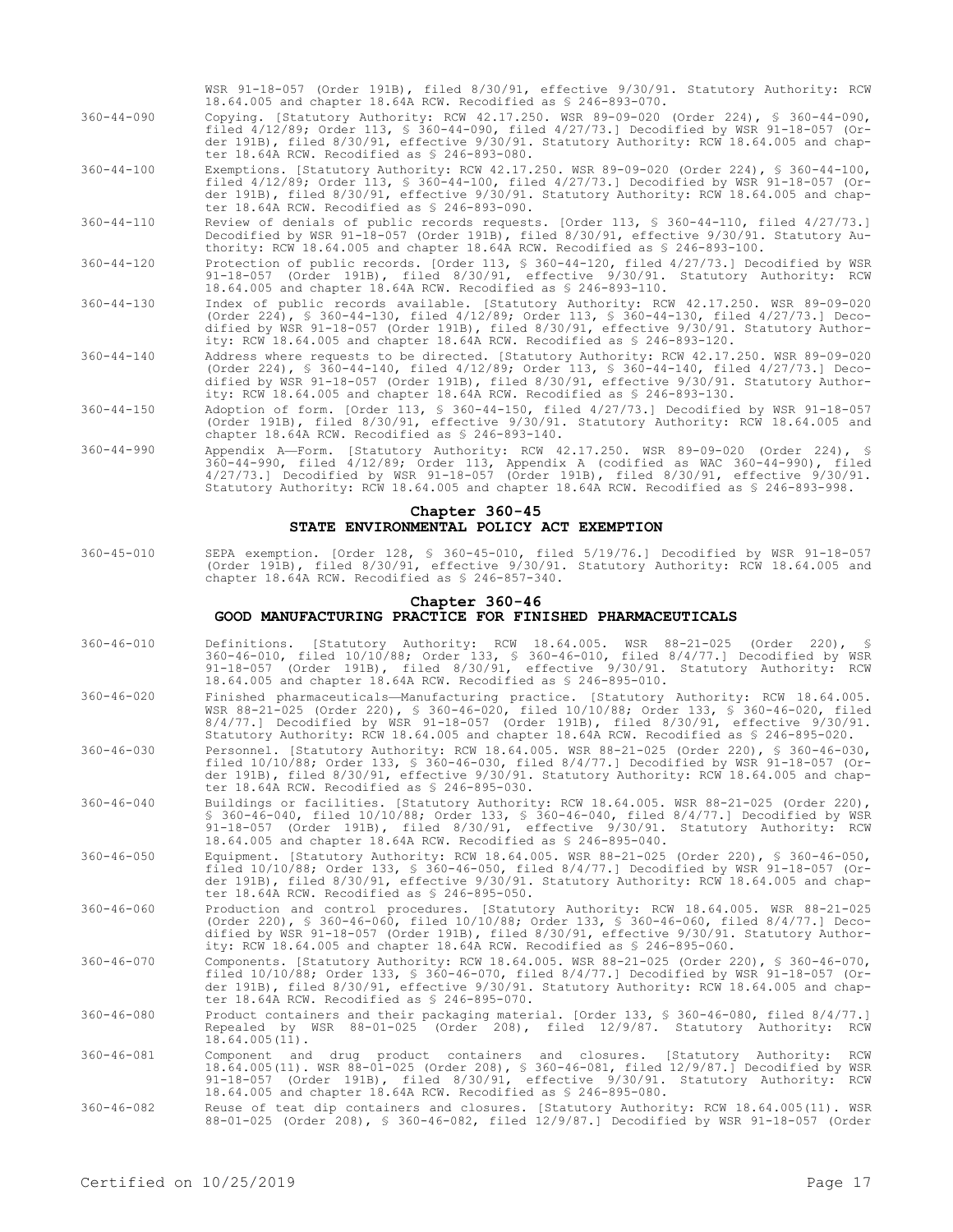- 191B), filed 8/30/91, effective 9/30/91. Statutory Authority: RCW 18.64.005 and chapter 18.64A RCW. Recodified as § 246-895-090.
- 360-46-090 Laboratory controls. [Statutory Authority: RCW 18.64.005. WSR 88-21-025 (Order 220), § 360-46-090, filed 10/10/88; Order 133, § 360-46-090, filed 8/4/77.] Decodified by WSR 91-18-057 (Order 191B), filed 8/30/91, effective 9/30/91. Statutory Authority: RCW 18.64.005 and chapter 18.64A RCW. Recodified as § 246-895-100.
- 360-46-100 Stability. [Statutory Authority: RCW 18.64.005. WSR 88-21-025 (Order 220), § 360-46-100, filed 10/10/88; Order 133, § 360-46-100, filed 8/4/77.] Decodified by WSR 91-18-057 (Order 191B), filed 8/30/91, effective 9/30/91. Statutory Authority: RCW 18.64.005 and chapter 18.64A RCW. Recodified as § 246-895-110.
- 360-46-110 Expiration dating. [Order 133, § 360-46-110, filed 8/4/77.] Decodified by WSR 91-18-057 (Order 191B), filed 8/30/91, effective 9/30/91. Statutory Authority: RCW 18.64.005 and chapter 18.64A RCW. Recodified as § 246-895-120.
- 360-46-120 Packaging and labeling. [Statutory Authority: RCW 18.64.005. WSR 88-21-025 (Order 220), § 360-46-120, filed 10/10/88; Order 133, § 360-46-120, filed 8/4/77.] Decodified by WSR 91-18-057 (Order 191B), filed 8/30/91, effective 9/30/91. Statutory Authority: RCW 18.64.005 and chapter 18.64A RCW. Recodified as § 246-895-130.
- 360-46-130 Master production and control records—Batch production and control records. [Statutory Authority: RCW 18.64.005. WSR 88-21-025 (Order 220), § 360-46-130, filed 10/10/88; Order 133, § 360-46-130, filed 8/4/77.] Decodified by WSR 91-18-057 (Order 191B), filed 8/30/91, effective 9/30/91. Statutory Authority: RCW 18.64.005 and chapter 18.64A RCW. Recodified as § 246-895-140.
- 360-46-140 Distribution records. [Order 133, § 360-46-140, filed 8/4/77.] Decodified by WSR 91-18-057 (Order 191B), filed 8/30/91, effective 9/30/91. Statutory Authority: RCW 18.64.005 and chapter 18.64A RCW. Recodified as § 246-895-150.
- 360-46-150 Complaint files. [Order 133, § 360-46-150, filed 8/4/77.] Decodified by WSR 91-18-057 (Order 191B), filed 8/30/91, effective 9/30/91. Statutory Authority: RCW 18.64.005 and chapter 18.64A RCW. Recodified as § 246-895-160.
- 360-46-160 Variance and procedure. [Statutory Authority: RCW 18.64.005. WSR 88-21-025 (Order 220), § 360-46-160, filed 10/10/88.] Decodified by WSR 91-18-057 (Order 191B), filed 8/30/91, effective 9/30/91. Statutory Authority: RCW 18.64.005 and chapter 18.64A RCW. Recodified as § 246-895-170.

### **Chapter 360-47 AMYGDALIN (LAETRILE)**

- 360-47-010 Availability. [Order 135, § 360-47-010, filed 10/5/77.] Decodified by WSR 91-18-057 (Order 191B), filed 8/30/91, effective 9/30/91. Statutory Authority: RCW 18.64.005 and chapter 18.64A RCW. Recodified as § 246-897-020.
- 360-47-020 License. [Order 135, § 360-47-020, filed 10/5/77.] Decodified by WSR 91-18-057 (Order 191B), filed 8/30/91, effective 9/30/91. Statutory Authority: RCW 18.64.005 and chapter 18.64A RCW. Recodified as § 246-897-030.
- 360-47-030 License application. [Order 135, § 360-47-030, filed 10/5/77.] Decodified by WSR 91-18-057 (Order 191B), filed 8/30/91, effective 9/30/91. Statutory Authority: RCW 18.64.005 and chapter 18.64A RCW. Recodified as § 246-897-040.
- 360-47-040 Good manufacturing practices. [Order 135, § 360-47-040, filed 10/5/77.] Decodified by WSR 91-18-057 (Order 191B), filed 8/30/91, effective 9/30/91. Statutory Authority: RCW 18.64.005 and chapter 18.64A RCW. Recodified as § 246-897-050.
- 360-47-050 Identity. [Order 135, § 360-47-050, filed 10/5/77.] Decodified by WSR 91-18-057 (Order 191B), filed 8/30/91, effective 9/30/91. Statutory Authority: RCW 18.64.005 and chapter 18.64A RCW. Recodified as § 246-897-060.

## **Chapter 360-48 DIMETHYL SULFOXIDE (DMSO)**

- 360-48-010 Availability. [Statutory Authority: RCW 69.41.075 and 1981 c 50 § 1. WSR 81-22-048 (Order 164), § 360-48-010, filed 11/2/81.] Decodified by WSR 91-18-057 (Order 191B), filed 8/30/91, effective 9/30/91. Statutory Authority: RCW 18.64.005 and chapter 18.64A RCW. Recodified as § 246-897-120.
- 360-48-020 License. [Statutory Authority: RCW 69.41.075 and 1981 c 50 § 1. WSR 81-22-048 (Order 164), § 360-48-020, filed 11/2/81.] Decodified by WSR 91-18-057 (Order 191B), filed 8/30/91, effective 9/30/91. Statutory Authority: RCW 18.64.005 and chapter 18.64A RCW. Recodified as § 246-897-130.
- 360-48-030 License application. [Statutory Authority: RCW 69.41.075 and 1981 c 50 § 1. WSR 81-22-048 (Order 164), § 360-48-030, filed 11/2/81.] Decodified by WSR 91-18-057 (Order 191B), filed 8/30/91, effective 9/30/91. Statutory Authority: RCW 18.64.005 and chapter 18.64A RCW. Recodified as § 246-897-140.
- 360-48-040 Good manufacturing practices. [Statutory Authority: RCW 69.41.075 and 1981 c 50 § 1. WSR 81-22-048 (Order 164), § 360-48-040, filed 11/2/81.] Decodified by WSR 91-18-057 (Order 191B), filed 8/30/91, effective 9/30/91. Statutory Authority: RCW 18.64.005 and chapter 18.64A RCW. Recodified as § 246-897-150.
- 360-48-050 Purity. [Statutory Authority: RCW 69.41.075 and 1981 c 50 § 1. WSR 81-22-048 (Order 164), § 360-48-050, filed 11/2/81.] Decodified by WSR 91-18-057 (Order 191B), filed 8/30/91, effective 9/30/91. Statutory Authority: RCW 18.64.005 and chapter 18.64A RCW. Recodified as § 246-897-160.
- 360-48-060 Contents. [Statutory Authority: RCW 69.41.075 and 1981 c 50 § 1. WSR 81-22-048 (Order 164), § 360-48-060, filed 11/2/81.] Decodified by WSR 91-18-057 (Order 191B), filed 8/30/91, effective 9/30/91. Statutory Authority: RCW 18.64.005 and chapter 18.64A RCW. Recodified as § 246-897-170.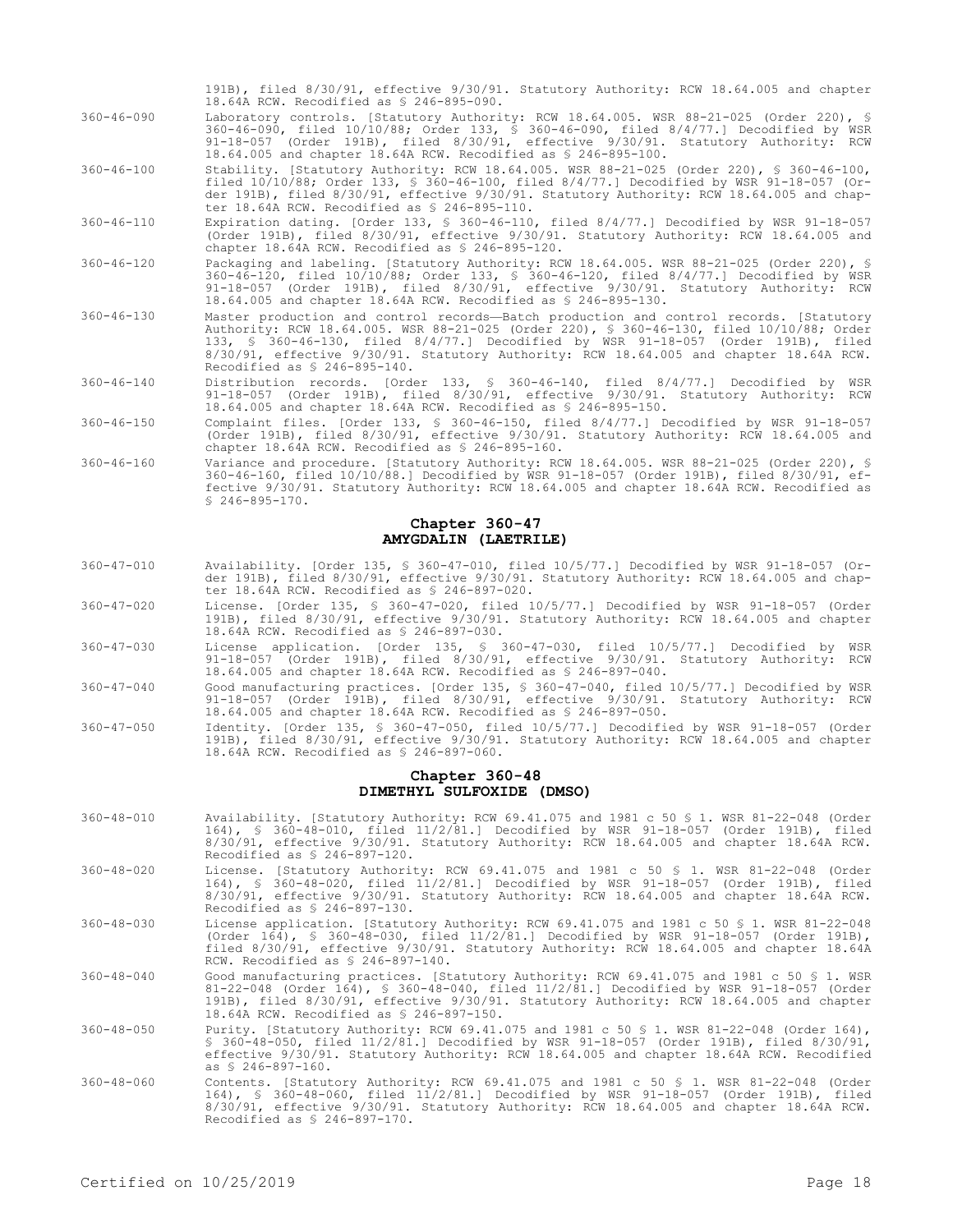- 360-48-070 Labeling. [Statutory Authority: RCW 69.41.075 and 1981 c 50 § 1. WSR 81-22-048 (Order 164), § 360-48-070, filed 11/2/81.] Decodified by WSR 91-18-057 (Order 191B), filed 8/30/91, effective 9/30/91. Statutory Authority: RCW 18.64.005 and chapter 18.64A RCW. Recodified as § 246-897-180.
- 360-48-080 Other forms of DMSO. [Statutory Authority: RCW 69.41.075 and 1981 c 50 § 1. WSR 81-22-048 (Order 164), § 360-48-080, filed 11/2/81.] Decodified by WSR 91-18-057 (Order 191B), filed 8/30/91, effective 9/30/91. Statutory Authority: RCW 18.64.005 and chapter 18.64A RCW. Recodified as § 246-897-190.

## **Chapter 360-49 DRUG PRODUCT SUBSTITUTION**

- 360-49-010 Dispensing responsibilities. [Statutory Authority: RCW 69.41.180. WSR 79-12-063 (Order 152), § 360-49-010, filed 11/29/79; Order 143, § 360-49-010, filed 12/9/77.] Decodified by WSR 91-18-057 (Order 191B), filed 8/30/91, effective 9/30/91. Statutory Authority: RCW 18.64.005 and chapter 18.64A RCW. Recodified as § 246-899-020.
- 360-49-020 Product selection responsibilities. [Statutory Authority: RCW 69.41.180. WSR 79-12-063 (Order 152), § 360-49-020, filed 11/29/79; Order 143, § 360-49-020, filed 12/9/77.] Decodified by WSR 91-18-057 (Order 191B), filed 8/30/91, effective 9/30/91. Statutory Authority: RCW 18.64.005 and chapter 18.64A RCW. Recodified as § 246-899-030.
- 360-49-030 Manufacturer requirements. [Order 143, § 360-49-030, filed 12/9/77.] Repealed by WSR 79-12-063 (Order 152), filed 11/29/79. Statutory Authority: RCW 69.41.180.
- 360-49-040 Manufacturers, wholesalers, distributors, pharmacy location, requirement that drug products offered for sale comply with 21 USC 355—Immediate suspension and subsequent revocation of licenses authorized for violation. [Statutory Authority: RCW 18.64.005. WSR 87-18-066 (Order 207), § 360-49-040, filed 9/2/87. Statutory Authority: RCW 69.41.180. WSR 80-14-012 (Order 157, Resolution No. 9/80), § 360-49-040, filed 9/22/80; WSR 80-02-113 (Order 153, Resolution No. 1/80), § 360-49-040, filed 1/28/80.] Decodified by WSR 91-18-057 (Order 191B), filed 8/30/91, effective 9/30/91. Statutory Authority: RCW 18.64.005 and chapter 18.64A RCW. Recodified as § 246-899-040.
- 360-49-050 Out-of-state prescriptions. [Statutory Authority: RCW 18.64.005. WSR 91-13-004 (Order 174B), § 360-49-050, filed 6/7/91, effective 7/8/91.] Decodified by WSR 91-18-057 (Order 191B), filed 8/30/91, effective 9/30/91. Statutory Authority: RCW 18.64.005 and chapter 18.64A RCW. Recodified as § 246-899-050.

#### **Chapter 360-52 PHARMACY ASSISTANT**

| $360 - 52 - 010$ | Level A pharmacy assistants utilization. [Order 141, § 360-52-010, filed 12/9/77.] Deco-<br>dified by WSR 91-18-057 (Order 191B), filed 8/30/91, effective 9/30/91. Statutory Author-<br>ity: RCW 18.64.005 and chapter 18.64A RCW. Recodified as \$ 246-901-020.                                                                                                                                                                                                                                                                                                                                                           |
|------------------|-----------------------------------------------------------------------------------------------------------------------------------------------------------------------------------------------------------------------------------------------------------------------------------------------------------------------------------------------------------------------------------------------------------------------------------------------------------------------------------------------------------------------------------------------------------------------------------------------------------------------------|
| $360 - 52 - 020$ | Level A education and training. [Order 141, § 360-52-020, filed 12/9/77.] Decodified by<br>WSR 91-18-057 (Order 191B), filed 8/30/91, effective 9/30/91. Statutory Authority: RCW<br>18.64.005 and chapter 18.64A RCW. Recodified as \$ 246-901-030.                                                                                                                                                                                                                                                                                                                                                                        |
| $360 - 52 - 030$ | Limitations, trainees. [Order 141, § 360-52-030, filed 12/9/77.] Decodified by WSR<br>91-18-057 (Order 191B), filed 8/30/91, effective 9/30/91. Statutory Authority: RCW<br>18.64.005 and chapter 18.64A RCW. Recodified as \$ 246-901-040.                                                                                                                                                                                                                                                                                                                                                                                 |
| $360 - 52 - 040$ | Level A program approval. [Order 141, § 360-52-040, filed 12/9/77.] Decodified by WSR<br>91-18-057 (Order 191B), filed 8/30/91, effective 9/30/91. Statutory Authority: RCW<br>18.64.005 and chapter 18.64A RCW. Recodified as \$ 246-901-050.                                                                                                                                                                                                                                                                                                                                                                              |
| $360 - 52 - 050$ | Level A certification. [Statutory Authority: RCW 18.64A.030. WSR 88-14-043 (Order 217), §<br>360-52-050, filed 6/30/88; Order 141, § 360-52-050, filed 12/9/77.] Decodified by WSR<br>91-18-057 (Order 191B), filed 8/30/91, effective 9/30/91. Statutory Authority: RCW<br>18.64.005 and chapter 18.64A RCW. Recodified as \$ 246-901-060.                                                                                                                                                                                                                                                                                 |
| $360 - 52 - 060$ | Level B pharmacy assistants utilization. [Statutory Authority: RCW 18.64A.030. WSR<br>88-14-043 (Order 217), § 360-52-060, filed 6/30/88. Statutory Authority: RCW<br>18.64.005(11) and 18.64A.030. WSR 80-02-113 (Order 153, Resolution No. 1/80), §<br>360-52-060, filed 1/28/80. Statutory Authority: RCW 69.50.201. WSR 79-04-048 (Order 147,<br>Resolution No. 3-79), § 360-52-060, filed 3/27/79; Order 141, § 360-52-060, filed<br>12/9/77.] Decodified by WSR 91-18-057 (Order 191B), filed 8/30/91, effective 9/30/91.<br>Statutory Authority: RCW 18.64.005 and chapter 18.64A RCW. Recodified as \$ 246-901-070. |
| $360 - 52 - 070$ | Level B certification programs. [Order 141, § 360-52-070, filed 12/9/77.] Decodified by<br>WSR 91-18-057 (Order 191B), filed 8/30/91, effective 9/30/91. Statutory Authority: RCW<br>18.64.005 and chapter 18.64A RCW. Recodified as \$ 246-901-080.                                                                                                                                                                                                                                                                                                                                                                        |
| $360 - 52 - 080$ | Identification. [Order 141, § 360-52-080, filed 12/9/77.] Decodified by WSR 91-18-057<br>(Order 191B), filed 8/30/91, effective 9/30/91. Statutory Authority: RCW 18.64.005 and<br>chapter 18.64A RCW. Recodified as \$ 246-901-090.                                                                                                                                                                                                                                                                                                                                                                                        |
| $360 - 52 - 090$ | Board approval of pharmacies utilizing pharmacy assistants. [Statutory Authority: RCW<br>18.64A.030. WSR 88-14-043 (Order 217), § 360-52-090, filed 6/30/88; Order 141, §<br>360-52-090, filed 12/9/77.] Decodified by WSR 91-18-057 (Order 191B), filed 8/30/91, ef-<br>fective 9/30/91. Statutory Authority: RCW 18.64.005 and chapter 18.64A RCW. Recodified as<br>$$246-901-100.$                                                                                                                                                                                                                                       |
| $360 - 52 - 100$ | Level A experience equivalency. [Order 141, § 360-52-100, filed 12/9/77.] Decodified by<br>WSR 91-18-057 (Order 191B), filed 8/30/91, effective 9/30/91. Statutory Authority: RCW<br>18.64.005 and chapter 18.64A RCW. Recodified as \$ 246-901-110.                                                                                                                                                                                                                                                                                                                                                                        |
| $360 - 52 - 110$ | Pharmacy assistant AIDS prevention and information education requirements. [Statutory Au-<br>thority: RCW 18.64.005. WSR 89-04-015 (Order 222), § 360-52-110, filed 1/23/89.] Decodi-<br>fied by WSR 91-18-057 (Order 191B), filed 8/30/91, effective 9/30/91. Statutory Authori-                                                                                                                                                                                                                                                                                                                                           |

ty: RCW 18.64.005 and chapter 18.64A RCW. Recodified as § 246-901-120.